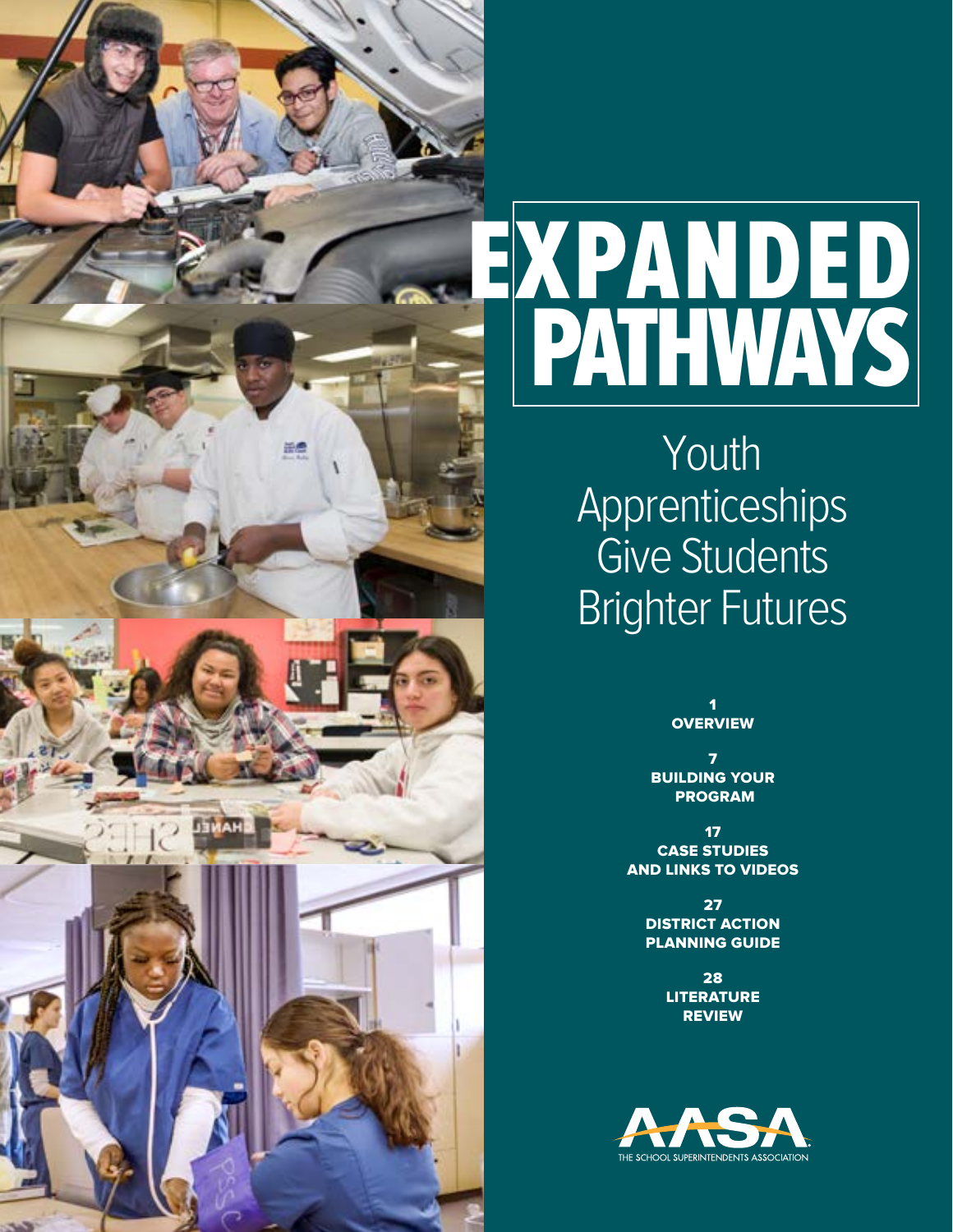# **A P P R E N T I C E S H I P B Y T H E NUMBERS**

# **\$300,000**

Additional average career earnings of workers who complete apprenticeship programs

# **94%**

apprentices who retain employment after their program ends

# **705,000+**

New apprentices since January 1, 2017

# **150,000**

Number of businesses that have integrated **apprenticeships** into their talent development strategy

**\$70,000**  Average salary after apprenticeship completion

# **97%**

Businesses with apprenticeship programs that would recommend apprenticeship to others

# **1,000**

Number of occupations nationwide with apprenticeship opportunities

# **128%**

Growth in the number of apprenticeships since 2009

# **12,300**

Number of new apprenticeship programs created in last 5 years

**633,000** Number of apprentices nationwide

# **252,000**

Number of individuals that entered the apprenticeship system in 2019

# **81,000**

Graduates from the apprenticeship system in 2019

# **25,000**

Active registered apprenticeship programs across the nation

# **12,300**

New apprenticeship programs created in last 5 years

# **319,000**

Number of participants that completed an apprenticeship in last 5 years

SOURCE: **Registered Apprenticeship National Results Fiscal Year 2019, 10/01/2018 – 9/30/2019; Data and Statistics, Employment and Training Administration, US Dept of Labor, accessed 10/08/2020 [www.dol.gov/agencies/eta/apprenticeship/about/statistics](http://www.dol.gov/agencies/eta/apprenticeship/about/statistics)**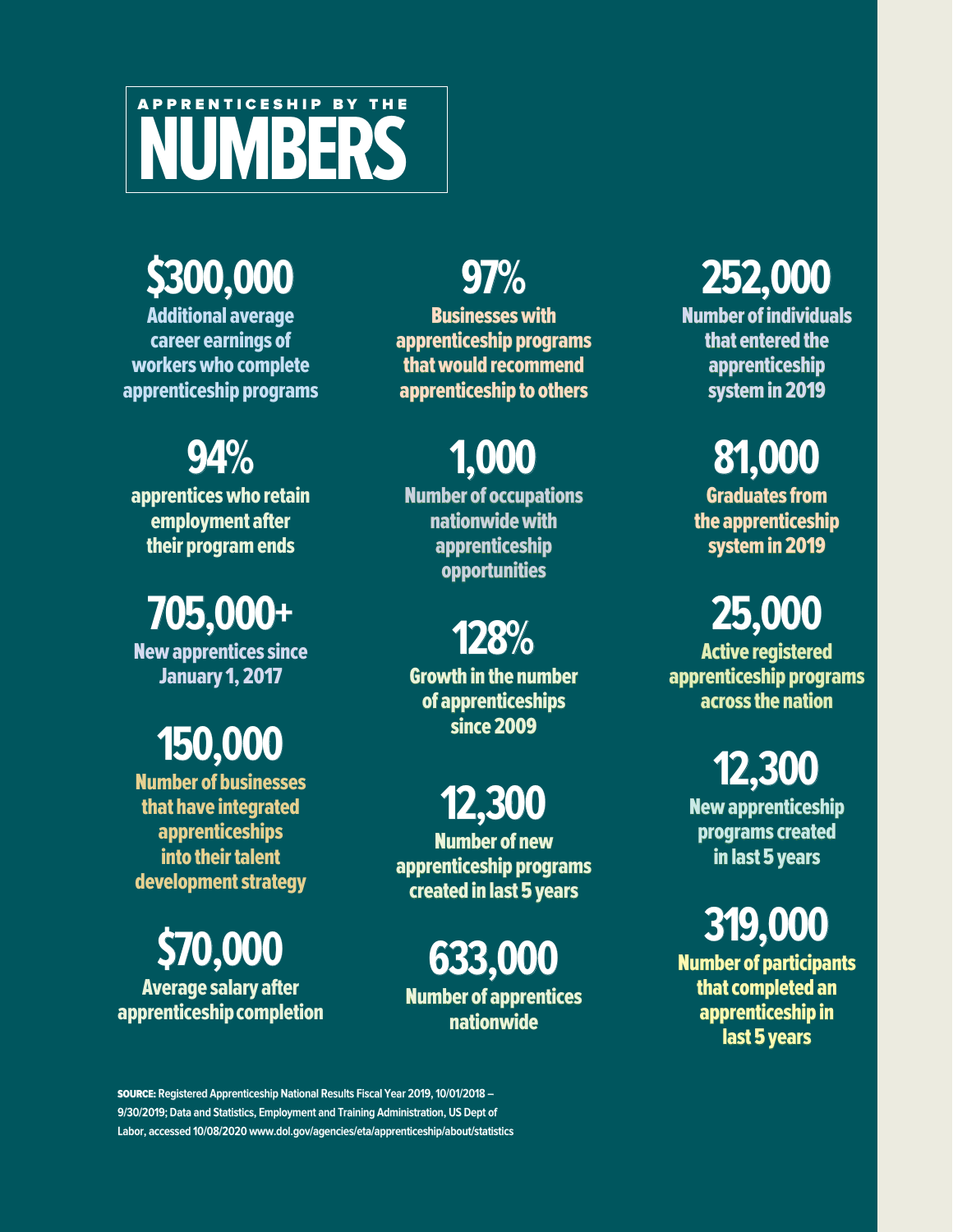

The goal of this AASA youth apprenticeship toolkit is to encourage the creation of school and business partnerships as a viable and expansive pathway to success in school, career and work. This toolkit provides resources for secondary and community college administrators to advocate for and build apprenticeship programs of your own.

**Apprenticeships are an underutilized educational and workforce strategy with proven value that, more and more, have been successfully implemented by schools around the country. Currently, middle and high schools focus on preparing students to attend colleges and universities. Yet, for many students, this is not the only path—or even the best path—they can take. A cultural shift is needed for educators, counselors, parents, and students to consider successful models of apprenticeships as a viable and exciting educational option.** 

AASA staff conducted site visits to each of the areas highlighted in the toolkit to gather information about successful apprenticeship programs. We wanted to see apprentices and apprenticeship programs in action, to hear from stakeholders on why students, parents, school and business leaders valued the experience, and to learn what they gained from it. Each district visit was designed for maximum stakeholder input through conversations with parents and students, one-on-one interviews with business and education leaders, and site visits to school and industry sites.

We also queried other stakeholders, including Career and Technical Education (CTE) coordinators, building administrators and

teachers, community college administrators, and superintendents.

AASA staff visited Charlotte, NC; Denver and Cherry Creek, CO; Highline, WA; and the state of Kentucky. We'd like to extend heartfelt thanks to the following districts for their willingness to let us explore the career and technical education programs in their districts: Charlotte-Mecklenburg Schools, NC; Denver Public Schools, CO; Cherry Cheek Public Schools, CO; Highline Public Schools, WA; and Russell County and the state of Kentucky.

This toolkit is the result of five site visits conducted from May 2019 to March 2020 and two summits held in November 2019 (Denver) and January 2020 (Savannah). Sites were selected to spotlight a variety of industries including advanced manufacturing, IT, finance, business, health care, education, and electrical. The selected sites also represented a range of geographies (urban, suburban, and rural), and a variety of administrative frameworks (district initiated, statewide, intermediary, etc.)

**The four case studies, seven videos, and other content presented here are designed to give you the tools and resources to start an apprenticeship program in your district. Let Expanded Pathways help you get started!** 





AASA has created these animated videos to help you get started.

EXPANDED **1** PATHWAYS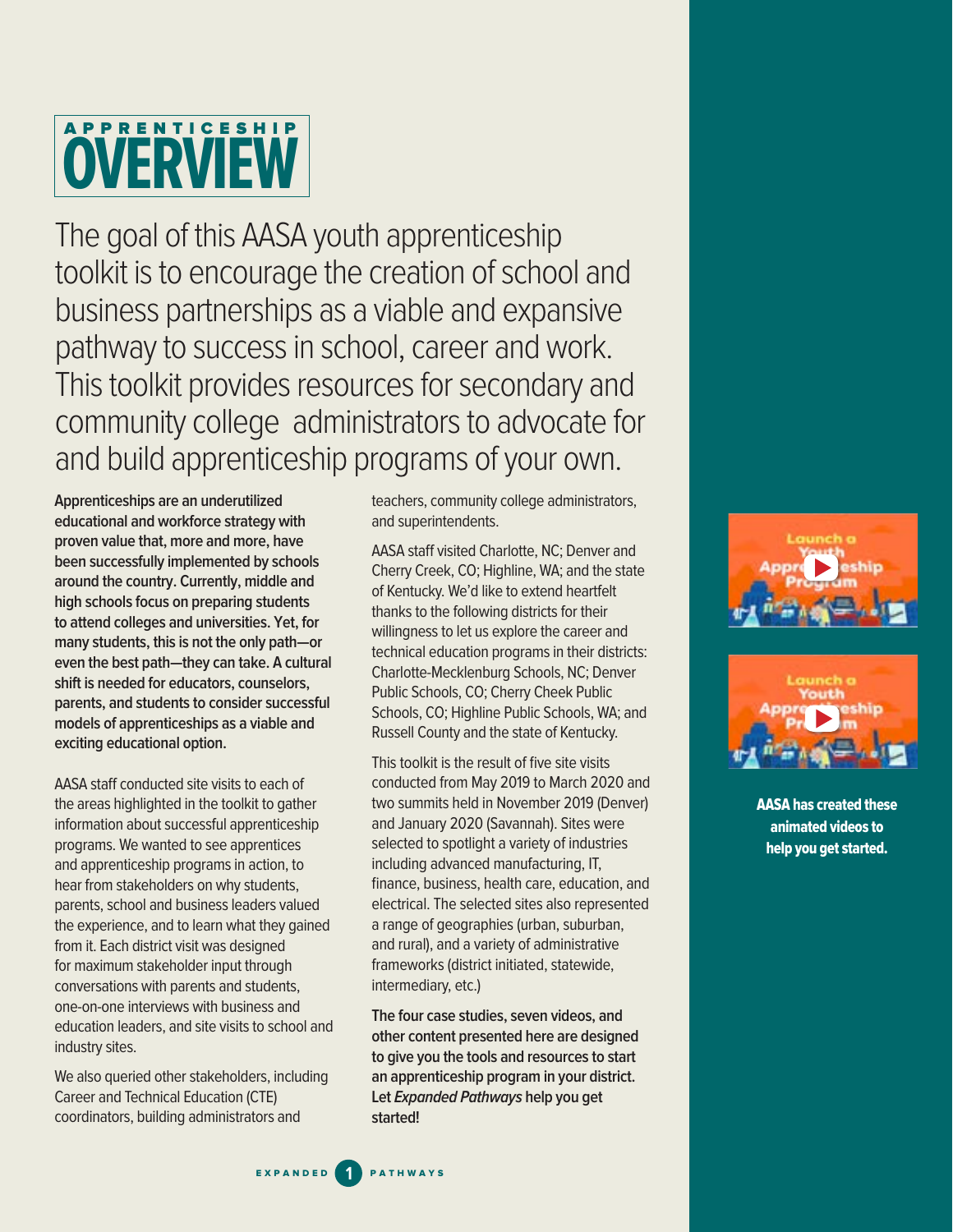# Apprenticeships, COVID-19 and Economic Recovery

The COVID-19 (coronavirus) pandemic is the greatest educational and economic disruption the United States has seen for generations. Economic impacts from the pandemic include: the slowing of the manufacturing of essential goods, disruptions in the supply chain of products, losses in national and international business, sudden and massive job loss across all sectors worldwide, and significant impacts in particular sectors including healthcare, tourism, hospitality, and service industries.

Apprenticeships sit at the nexus of education and industry and the challenges faced have impacted the ability of young people to participate in school, the workplace, and apprenticeship programs. Schools and workplaces, along with students and families, have had to shift, adjust, and reconfigure to new ways of doing business.

AASA conducted interviews in September 2020 with four apprenticeship leaders—two superintendents, one state leader, and one intermediary organization—to learn more about apprenticeships in the era of coronavirus and in the future period of economic recovery.

While there are a number of challenges facing the apprenticeship ecosystem, many of the key components continue to function providing benefits to young people and businesses alike. Industries including information technology, financial services, and advanced manufacturing continue to flourish. IT and financial services were quickly able to pivot to remote learning and mentoring while manufacturing's essential services and safety precautions enable the work to continue. Some, though not all, of the hybrid or remote models have allowed the kind of schedule flexibility required for apprenticeships. Service industries including culinary, hospitality, and health services have experienced extreme disruptions which make the taking on of apprentices unlikely and challenging. Overall, apprenticeships in the four sites interviewed held steady in fall 2020 but did not experience the usual year on year growth that was predicted prior to the pandemic.

The current state of apprenticeships remains fairly strong and the future of apprenticeships is definitely bright as all sectors look forward to safer, better, and more prosperous days in the years ahead.

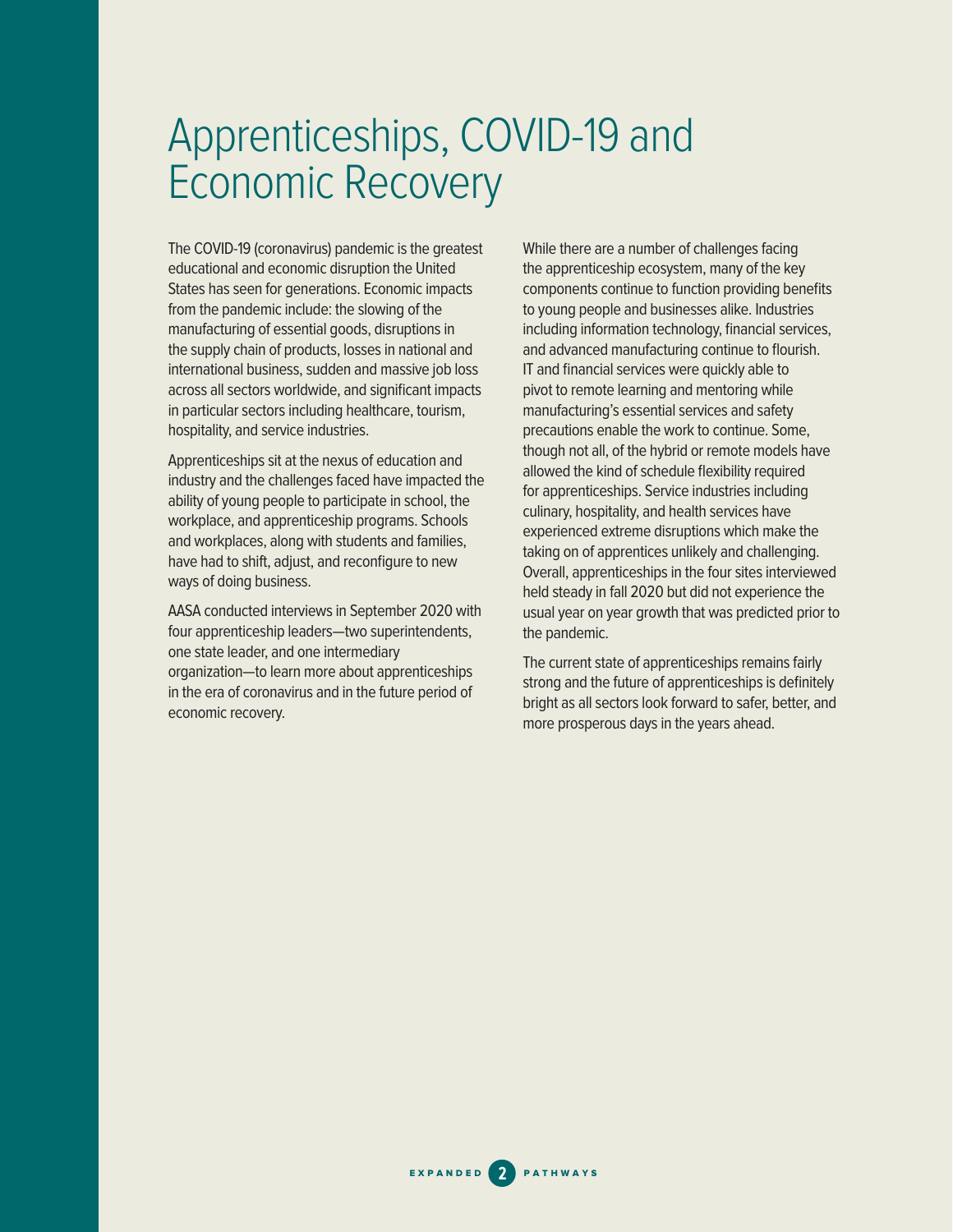# Frequently Asked Questions

### What is a youth apprenticeship?

**A youth apprenticeship combines on-the-job training (provided by an employer in a business, industry, or related organization considered essential to the economy of a local area, region, or state) with job-related academic instruction in a curriculum aligned with national skills standards for a specific career pathway.** 

Ideally, youth apprenticeships develop and grow as technologies advance and technical training requirements evolve. In many cases, students begin their youth apprenticeship in their eleventh- or twelfth-grade years, continuing their experience for a duration of three years or longer within the chosen career location. Many youth apprenticeship programs also offer the option of students earning college/university credit for post-secondary coursework supported by the apprenticeship sponsor.

#### Why is the idea of youth apprenticeships becoming a key priority in education and business today?

**A variety of factors are leading to the increasing national focus on the value of youth apprenticeships, including:** 

**A rapidly changing job market** requiring entering workers to demonstrate proficiency in a variety of higher-order reasoning and technical skills;

The growing realization that **student loan debt**  is increasing dramatically, becoming one of the key debt sectors in the U.S. economy;

The **lack of alignment** between many college majors and current (and future) workplace requirements.

#### **The astounding transformation of the postindustrial workplace** is clearly evident when we consider what is on the horizon in the career marketplace. According to LinkedIn's "15 of the Most Promising Jobs in the US in 2019," the following represent high-paying and highly technical career

pathways presently and in the near future:

- ⊲ **Data scientist**
- ⊲ **Site-reliability engineer**
- ⊲ **Enterprise account executive**
- ⊲ **Product designer**
- ⊲ **Business analytics**
- ⊲ **Customer success manager**
- ⊲ **Engagement manager**
- ⊲ **Solutions architect**
- ⊲ **Information technology lead**
- ⊲ **Software development (scrum manager)**
- ⊲ **Cloud architect**
- ⊲ **Product marketing manager**
- ⊲ **Solutions consultant**
- ⊲ **Project managers**
- ⊲ **Machine learning engineers**

Twenty-first century education both in the United States and globally is faced with the realization that there needs to be a growing emphasis on alignment between **how students are educated, what and how they learn, and how they are prepared for the world** beyond the classroom (parallel to John Dewey's famous three-part purpose for education, i.e., to prepare students to become life-long learners, ethical citizens, and successful participants in the world of work).

### What are the key components of an effective youth apprenticeship?

**According to the U.S. Department of Labor, youth apprenticeships may vary, depending upon the location and sponsoring business, corporate, or organizational agency, but all successful apprenticeships provide five essential components:**

**Active involvement of business,** including apprenticeship councils, industry associations, and other partnerships sharing administrative tasks related to maintaining the apprenticeship;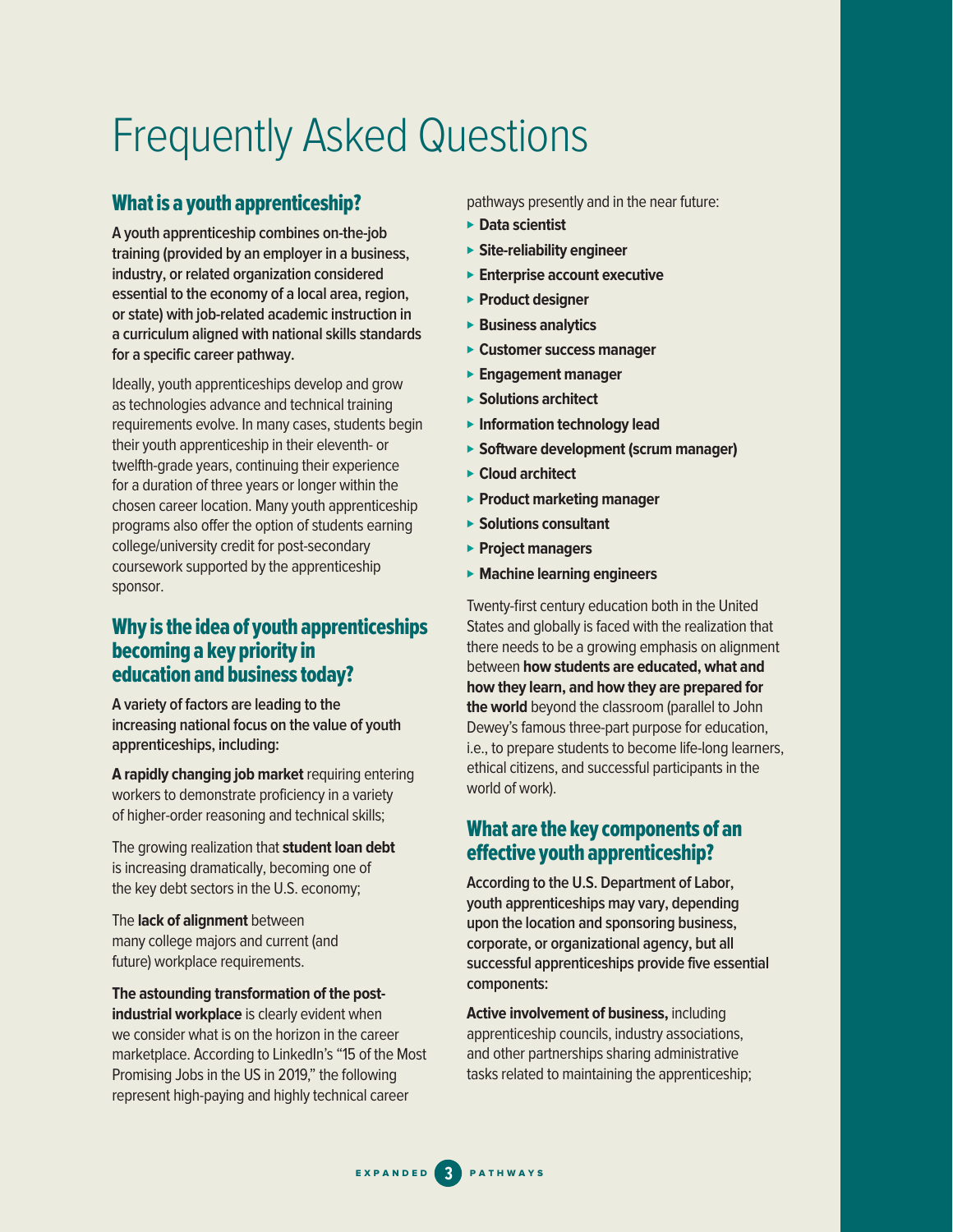**Structured on-the-job training,** including support and coaching from experienced mentors on-site;

**Classroom-based academic instruction**  related to the technical and academic competencies required for the job;

**Rewards** for student acquisition of apprenticeship skills, including wages as students begin work and pay increases as they meet identified performance benchmarks; and

#### **Nationally recognized credentialing**

that is portable and provides certification that the apprentice is fully qualified for a position in the chosen industry or field.

### How do youth apprenticeships differ from other career development programs?

Youth apprentices are **hired** by an employer and receive **a paycheck from their first day of work.**  Their wages increase as they progress in the worksite and demonstrate growing knowledge, skills, and technical competencies. Typically, an apprenticeship lasts **multiple years (averaging three years),** beginning usually during students' junior year in high school. Unlike other career preparation experiences (e.g., shadowing, internships), youth apprentices complete their initial training with industry-recognized credentials. In some cases, they may also complete the program with **earned college credits** that may lead to an Associate Degree.

#### Why are youth apprenticeships becoming a priority in the U.S. workforce?

**A variety of factors reinforce the need for expansion of apprenticeship experiences for high school students.** 

**Youth unemployment** in the 16-18-year age range is at its highest since the 1950s.

**The vastly expanding technological knowledge base** (including growing influence of Artificial Intelligence, automation, and reduction of the need for unskilled labor) is evident throughout the United States economy today.

#### **The absence of highly skilled workers**

capable of succeeding in high-tech positions, with many such positions going unfilled is decried by many industry leaders.

**High school students hunger for experiencebased and authentic learning experiences.**  We are also witnessing a growing sense they want work aligned with their personal search for efficacy and meaning.

#### What career pathways are considered high-priority today?

**Although specific locations and regions may experience differing priority areas in their workforce, the U.S. Department of Labor has identified the following high-priority workforce pathways in which there is growing need for highly trained and highly skilled workers:** 

- ⊲ **Advanced Manufacturing**
- ⊲ **Construction**
- ⊲ **Energy**
- ⊲ **Finance and Business**
- ⊲ **Healthcare**
- ⊲ **Hospitality**
- ⊲ **Information Technology**
- ⊲ **Telecommunications**
- ⊲ **Transportation**

#### How do students benefit from participation in a youth apprenticeship?

**Youth apprentices enjoy multiple benefits from their participation, including enhanced educational opportunities reinforcing their academic skills and knowledge as well as a powerful head start on entering a chosen career pathway.** 

Apprentices receive hands-on career training, a comprehensive education aligning the academic and professional sides of their development, the potential for a long-term career in a growing career field, and one or more national credentials that are portable for presentation to employers and industries throughout the United States.

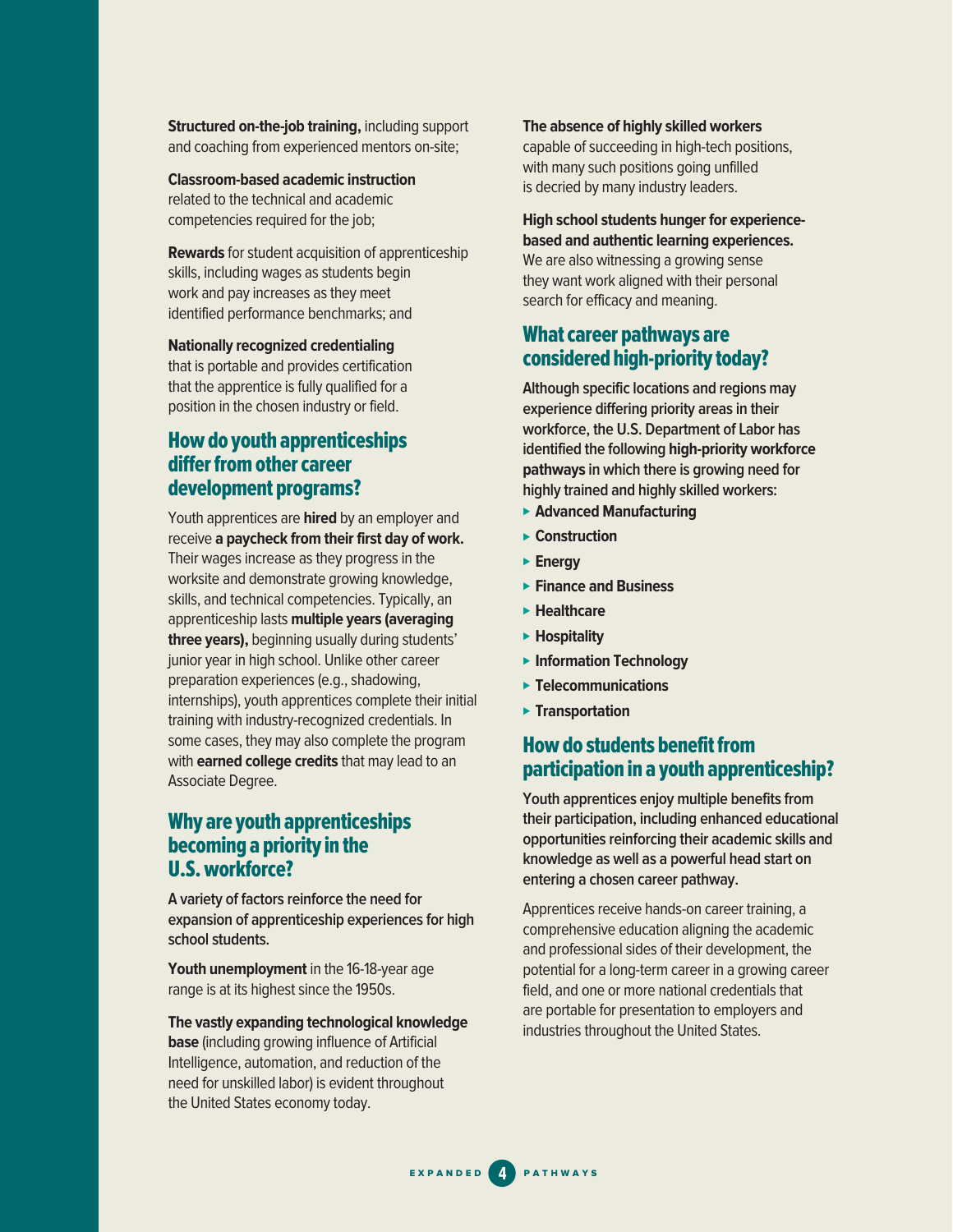#### For school districts considering youth apprenticeships, how flexible are available models?

#### **U.S. Department of Labor guidelines and policies encourage flexibility and innovation.**

They emphasize the need for collaboration within the jurisdiction to ensure that proposed or operating youth apprenticeship programs are aligned with the workforce needs of a city, region, and/or state. That said, apprenticeship program design can be customized to meet the needs of participating businesses, including how, when, and where related instruction is provided to apprentices.

### What services does the U.S. Department of Labor provide to support youth apprenticeships?

**When schools and businesses register an apprenticeship program with the U.S. Department of Labor, they gain access to the following services:**

- ⊲ **Technical assistance and support;**
- ⊲ **National industry-recognized credentialing;**
- ► High quality and rigorous performance standards **aligned with current industry requirements;**
- ⊲ **Potential tax credits for the sponsoring agency; and**
- ⊲ **Access to federal resources to support the sustainability and scalability of the apprenticeship program.**

### Who are the external partners most frequently involved with school districts in youth apprenticeship programs?

A range of partners are typically associated with youth apprenticeship programs, including: (a) businesses, a consortia of employers, and industry associations; (b) labor and joint labor-management organizations; (c) state and local public workforce systems; (d) two- and four-year colleges that offer Associate and Bachelor's Degrees; (e) community-based organizations; and/or (f) economic development associates.

### Where can I find more information about youth apprenticeship programs?

Numerous resources and materials are available on-line, including profiles of state-specific and national youth apprenticeship programs. Here are a few for your exploration (accessible via [www.workforcegps.org](http://www.workforcegps.org)):

#### **WorkforceGPS: Navigate to Success [www.workforcegps](http://www.workforcegps.org).org**

**Framework on Registered Apprenticeship for High School Students (TEN 31-16) [www.wdr.doleta.gov](http://www.wdr.doleta.gov)**

**WIOA and Youth Apprenticeship Desk Aid (Using WIOA Adult, Dislocated, and Youth Funds to Support Apprenticeship) [www.DOL.gov](http://www.DOL.gov)**

**State and Local Apprenticeship Programs: Wisconsin Youth Apprenticeship Program [www.DOL.gov](http://www.DOL.gov)**

**Apprenticeship Carolina Youth Apprenticeship (South Carolina) [www.apprenticeshipcarolina.com](http://www.apprenticeshipcarolina.com)**

**Apprenticeship Maryland [www.dllr.state.md.us](http://www.dllr.state.md.us)**

**Georgia Youth Apprenticeship Program [www.gadoe.org](http://www.gadoe.org)**

**CareerWise Colorado [www.careerwisecolorado.org](http://www.careerwisecolorado.org)**

**School to Work Youth Apprenticeship Program (Rochester, NY) [www.fingerlakesyouthapprenticeship.org](http://www.fingerlakesyouthapprenticeship.org)**

**Minnesota's Youth Apprenticeship Program [www.MN.gov](http://www.MN.gov)**

**Charleston Regional Youth Apprenticeship Program www.car\_youth\_apprenticeship**

**Kentucky TRACK Program [www.Kentucky.gov](http://www.Kentucky.gov)**

**Making Apprenticeships Work for Opportunity Youth (Jobs for the Future) [www.jff.org](http://www.jff.org)**

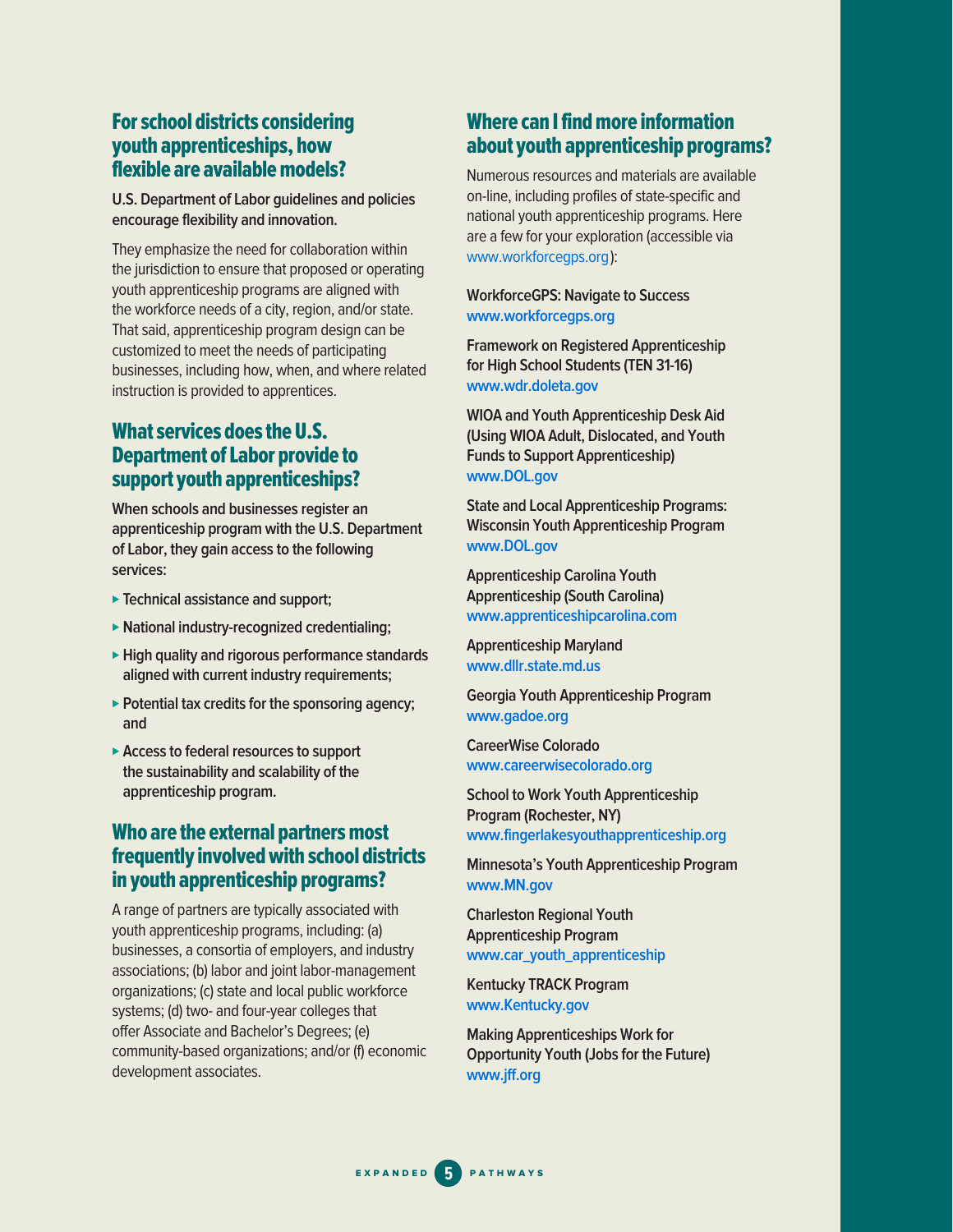#### Youth Apprenticeship Tools:

**Youth Apprenticeship: Action Planning Guide for Local Communities (Wisconsin) [www.dwd.wisconsin.gov](http://www.dwd.wisconsin.gov)**

**Youth Pre-Apprenticeship Recruiting, Screening and Testing (North Carolina) [www.ncjustice.org](http://www.ncjustice.org)**

**After-School Apprenticeship Program Toolkit (Collaborative for Building After-School Systems) [www.expandedschools.org](https://www.expandedschools.org)**

**Charleston Regional Youth Apprenticeship Program Infographic (South Carolina) [www.charlestonchamber.org](http://www.charlestonchamber.org)**

**Policies and Procedures for Bridging Youth Apprenticeship to Registered Apprenticeship (Wisconsin) [www.dwd.wi.gov](http://www.dwd.wi.gov)**

**How to Implement a Pre-Apprenticeship Program (Ohio) [www.education.ohio.gov](http://www.education.ohio.gov)**

**DOL YouthBuild Registered Apprenticeship Toolkit [www.workfroceGPS.org](https://www.workforceGPS.org)**

**High School Apprenticeship Tools (Department of Labor) [www.youth.gov](http://www.youth.gov)**

**Research Studies and Toolkits on the Design and Benefits of Youth Apprenticeships Youth Apprenticeship: A Hopeful Approach for Improving Outcomes for Baltimore Youth [www.urban.org](http://www.urban.org)**

**Making Youth Apprenticeships Work for Illinois' Young Adults: Community Recommendations for Youth Apprenticeships [www.cjc.net](http://www.cjc.net)**

**Potential Role of Secondary CTE Programs in Preparing Students for Apprenticeship Programs [www.innovativeapprenticeship.org](https://innovativeapprenticeship.org/)**

**North Carolina Youth Apprenticeship Guide – [www.ApprenticeshipNC.org](http://www.ApprenticeshipNC.org)**

**Employer's Playbook for Building an Apprenticeship Program-The Manufacturing Institute [www.doleta.gov](http://www.doleta.gov)**

**Creating a Program-American Institute for Innovative Apprenticeship [www.innovativeapprenticeship.org](https://innovativeapprenticeship.org/)**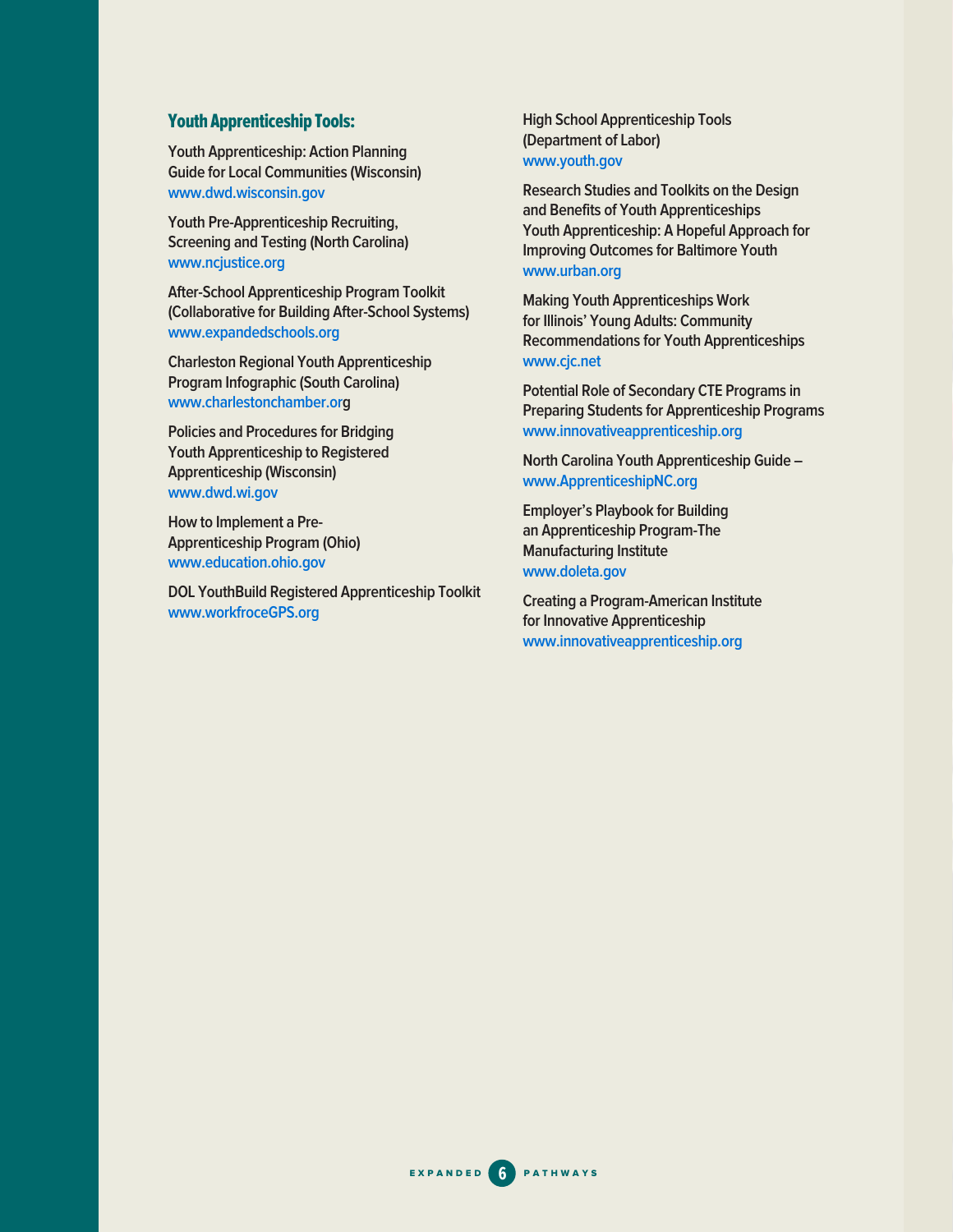

TARA KRAHNER

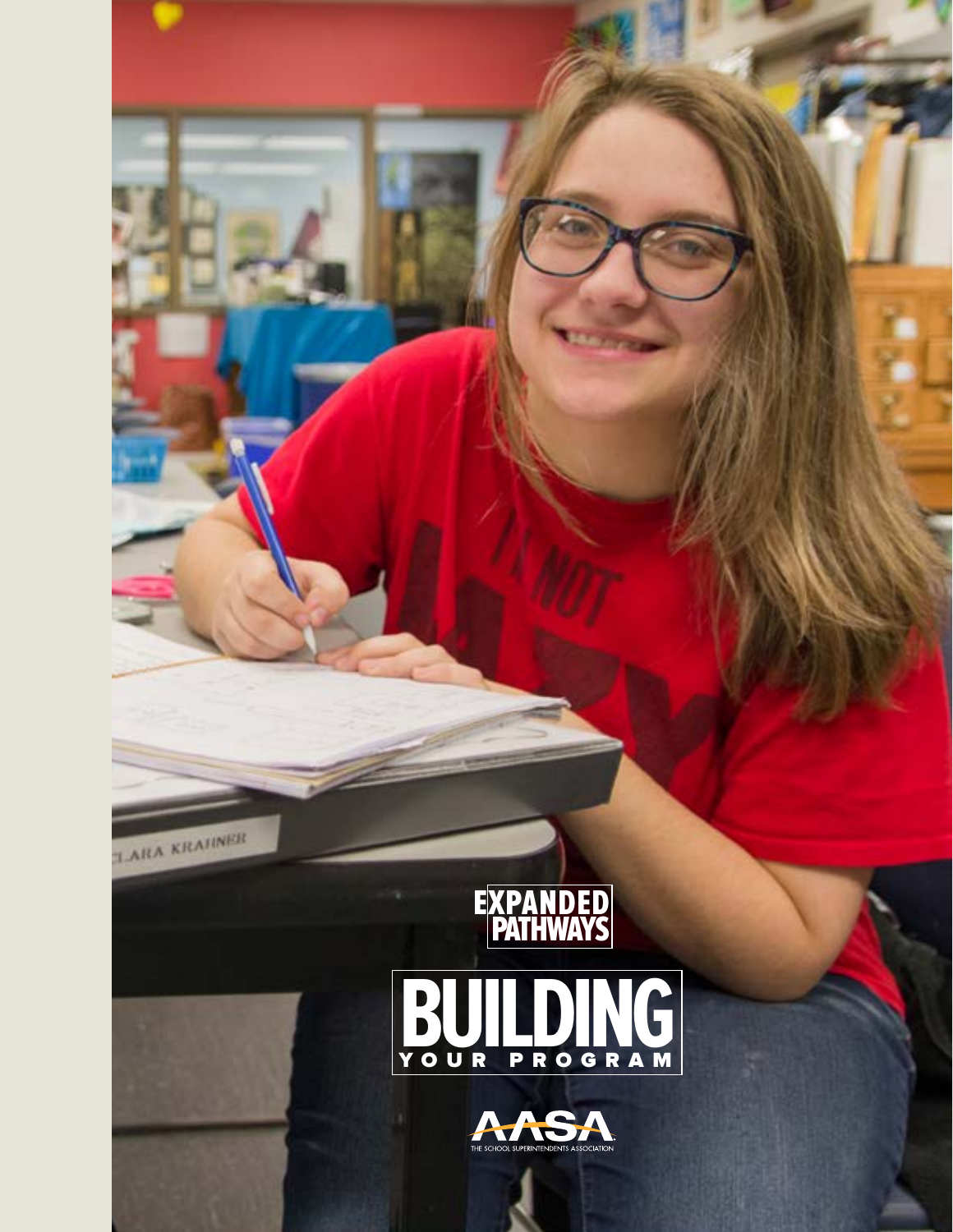

GETTING

**STARTED** A compelling rationale for district and<br> **STARTED** school leaders to build partnerships<br>
and consensus. school leaders to build partnerships and consensus.

**"Policy makers are searching for ways to deal with the erosion of middleclass jobs and the highest rates of youth joblessness since the 1950s. For decades, the transition from school to career has been challenging for youth."**

ROBERT L. LERMAN EMERITUS PROFESSOR OF ECONOMICS AT<br>AMERICAN UNIVERSITY

Youth apprenticeships combine classroom instruction and on-the-job professional experiences, allowing students (typically during their 11th and 12th-grade high school years) to pursue a career pathway, earn a salary while being mentored by experienced mentors and coaches, and learn in an experience-based and "blended" setting. Successful apprenticeships combine formal classwork with highly structured workplace experiences leading to potential career options in the chosen pathway.

In comparison to other more short-term work-study options such as internships and shadowing experiences, youth apprenticeships allow participating students to remain with a business, corporation, or other organization for up to two years and beyond. Many youth apprenticeship completers go on to enjoy productive careers in the organization in which they initially studied and worked. These programs also offer opportunities for post-secondary education credits through participating community colleges and universities.

#### **Benefits of Successful Youth Apprenticeship Programs**

For educators interested in developing an apprenticeship program in their district, it is useful to consider key requirements established by the U.S. Department of Labor:

**Participating Students:** Successful youth apprentices earn a certified portable credential(s) accepted by industries and employers throughout the United States. There are multiple benefits of youth apprenticeships for students, include hands-on career training; improved skills and competencies related to success in both career and post-secondary settings; career decision-making and preparation focusing on career growth areas; competitive salaries; and freedom from tuition debt.

**U.S. Workforce:** Youth apprenticeships ensure that career development programs align with state and local workforce system needs. They result in workers who are highly skilled and productive with access to stable careers. Currently, the U.S. Department of Labor emphasizes a range of high-yield,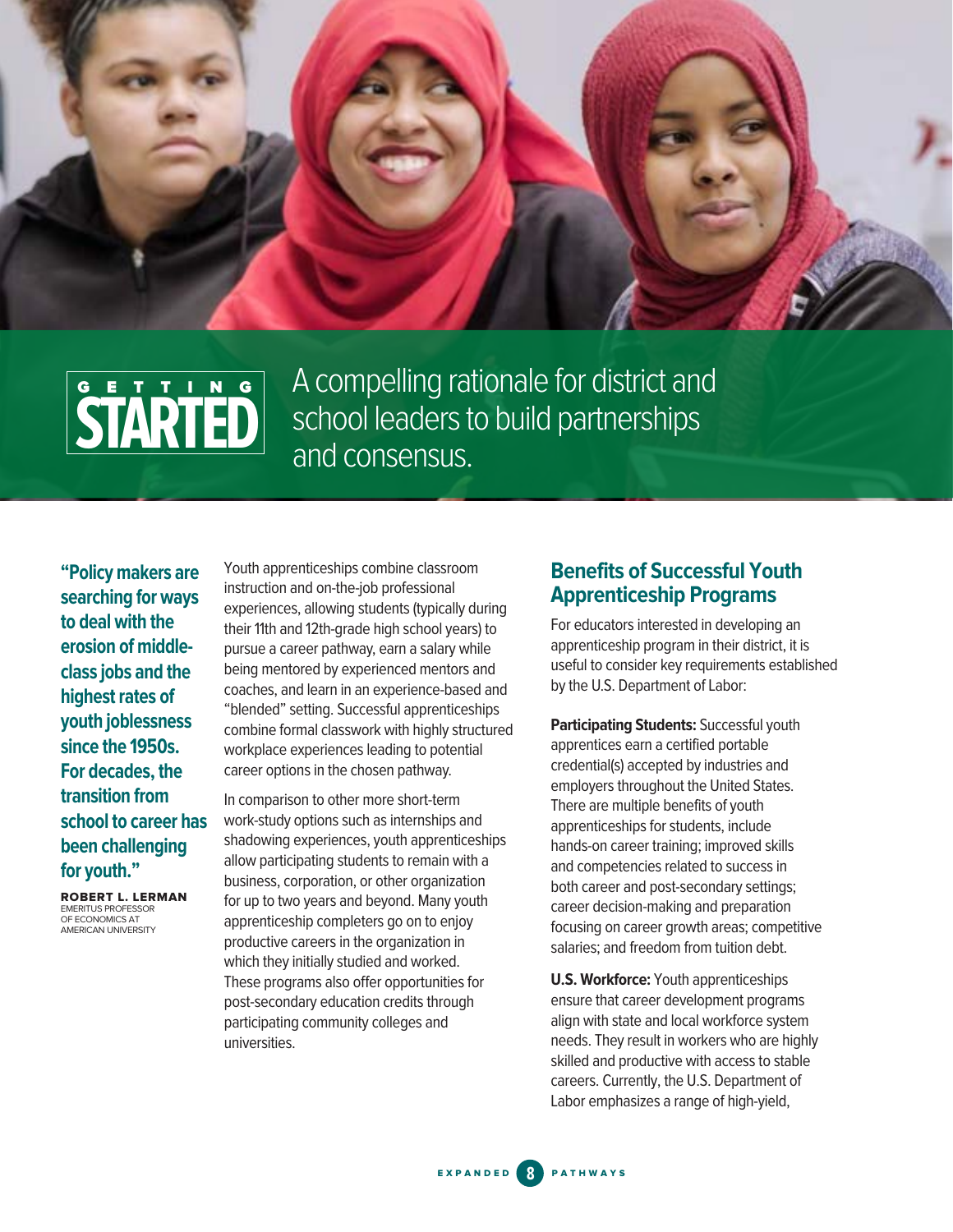high-needs employment areas aligned with youth apprenticeships, including Advanced Manufacturing, Construction, Energy, Finance and Business, Healthcare, Hospitality, Information Technology, Telecommunications, and Transportation.

**Federal, State, and Local Governments:** Local regions and jurisdictions benefit significantly from successful youth apprenticeships, including sustained technical assistance and support to improve the workforce; credentialing that reinforces national industry-recognized standards; tax credits available in many states for employers participating in apprenticeships meeting federal guidelines and standards; and access to federal resources, including funding from many federal programs specifically designed to sustain and scale apprenticeships in high-yield, high-needs employment areas.

### **The Context of Youth Apprenticeship Programs in the United States**

**By 2020 the United States will be short five million workers with the necessary technical certificates and credentials** to succeed in high-growth, high-demand industries, according to the Georgetown University Center on Education and the Workforce.

**The impact of youth apprenticeships is already evident in many European countries**,

including Austria, Denmark, Germany, Switzerland, and England. Students there begin their apprenticeships during their late high school years and over a three-year period, combine work-based learning with classroom study in public career schools.

**Only 0.3 percent of the labor force in the United States has participated in some form of apprenticeship**, unlike many countries (e.g., Germany, where 3.7 to 3.9 percent of the total labor force participate in apprenticeships),

**Youth apprenticeships offer a powerful alternative for students hungry for engagement, authenticity, purpose, and a sense of self-actualization** in addition to clear benefits to employers, the workforce, and the economy, as cited in The Abell Report (April 2015), "Apprenticeship combines classroombased vocational education, structured workplace learning, and paid work and production to help youth master an occupation."

**"Policy makers are searching for ways to deal with the erosion of middle-class jobs and the highest rates of youth joblessness since the 1950s…**For decades, the transition from school to career has been challenging for youth…" according to Robert L. Lerman (Emeritus Professor of Economics at American University) in his study Apprenticeships: Helping Youth Develop the Skills Needed by Today's Employers. "Apprenticeships are distinctive in meeting both the supply side and the demand side of the labor market. When robust apprenticeship systems are in place, youth learn employability skills for rewarding careers, youth unemployment is kept low, the state's productivity is kept high, and employers are ensured a workforce with strong technical and employability skills."

**Many youth apprenticeship completers go on to enjoy productive careers in the organization in which they initially studied and worked.**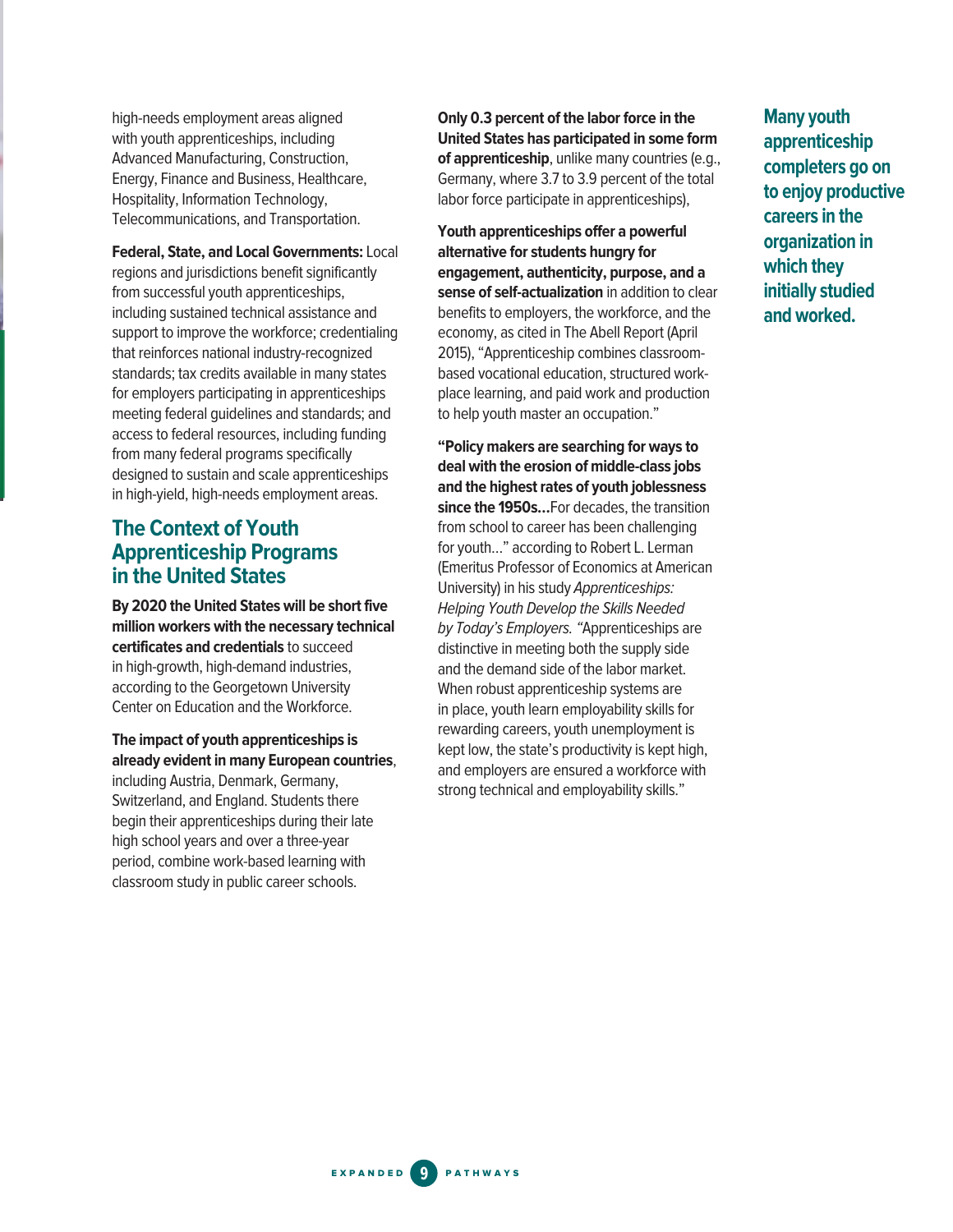



Recommendations for beginning a youth apprenticeship program. Advice from the Department of Labor, and an approach to building partnerships and consensus.

#### Building consensus among your stakeholders about the guiding principles for an effective apprenticeship.

**The United States Department of Labor identifies five major guiding principles for ensuring effective apprenticeship programs:** 

**"When I think about Groninger investing in apprenticeships, really it's the kind of thing where we can't afford not to do it. One of the problems we have in the United States is the skills gap."** THOMAS RAY GRONINGER USA

**1. Active Involvement of Business, Including Apprenticeship Councils, Industry Associations, and Other Partnerships Sharing Administrative Tasks Related to Maintaining the Apprenticeship:** 

A key component of a youth apprenticeship program's success is the active and sustained involvement of business/corporate participants. These companies will provide a combination of supports for the program, including sustained engagement on the part of their leadership, on-site professional learning, careful and sustained mentoring for apprentices, and active involvement in providing updates about workplace needs and requirements.

**2. Structured On-the-Job Training, Including Support and Coaching from Experienced Mentors On-Site:**

The commitment of corporate, business, advisory board, and post-secondary partners is a powerful component of youth apprenticeship program success. A majority of students participating in youth apprenticeships acknowledge that on-site mentors become some of their favorite teachers. They often feel a sense of renewed independence, efficacy, and maturation as a result of the coaching, feedback, and respect they receive on-site.

#### **3. Classroom-Based Academic Instruction Related to the Technical and Academic Competencies Required for the Job:**

The unique course requirements associated with career pathways related to youth apprenticeships reinforce students' acquisition of the technical and academic competencies required for apprentices' chosen career field and pathway. The curriculum sequence and its implementation should be closely aligned with industry standards and the technical knowledge and skills required for success on the job.

At the same time, classrooms must emphasize a range of 21<sup>st</sup> century workplace competencies (parallel to many states' Portrait of the Graduate profiles), including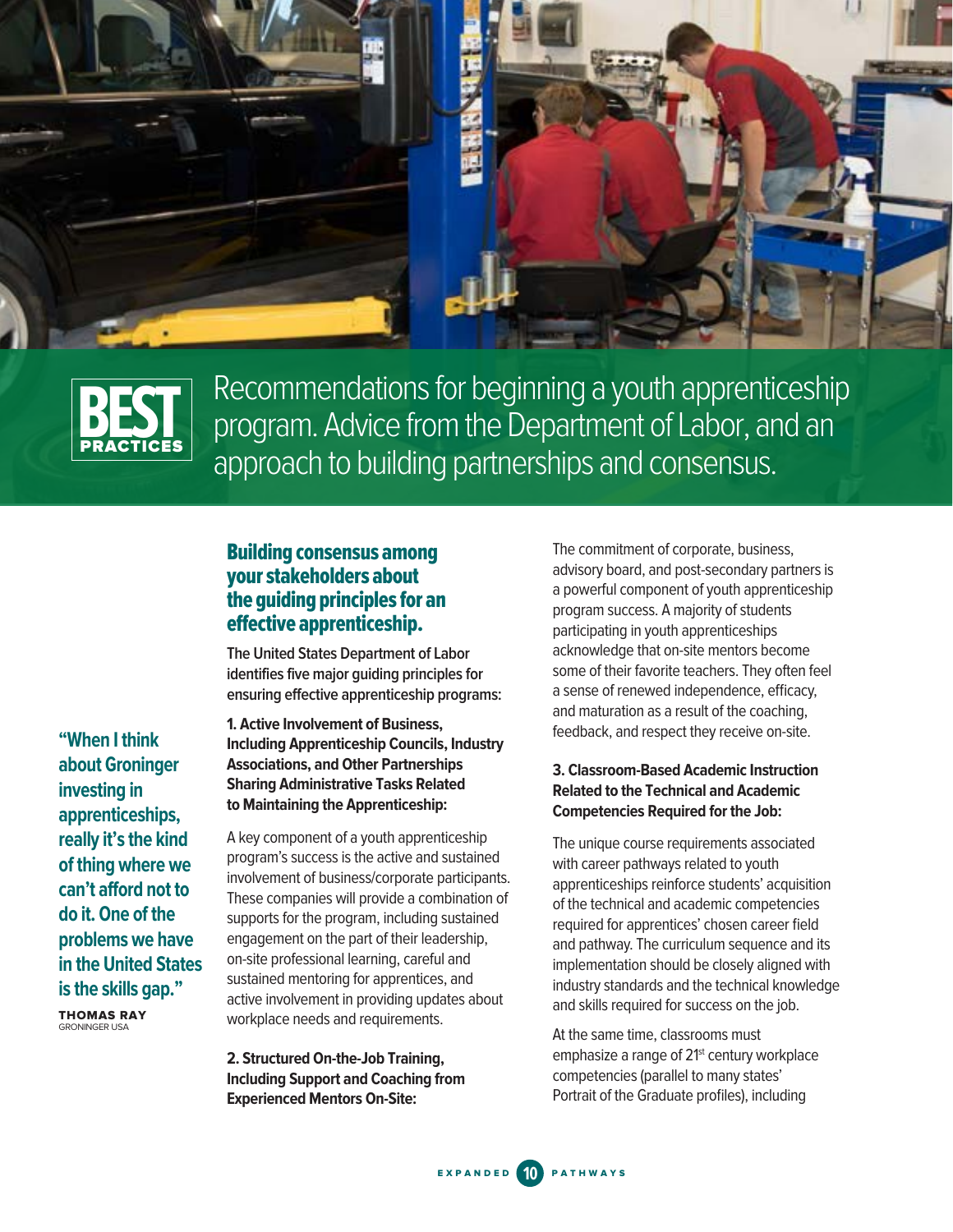technical skills, communication skills (written and oral), presentation skills, critical and analytical reasoning, creative expression, and soft skills (e.g., interpersonal relations and communication, contributing to team operations, investigation and research, and technology competency).

#### **4. Rewards for Acquisition of Apprenticeship SkillsGains, Including Wages, as Students BeginWork and Pay Increases as They MeetIdentified Performance Benchmarks:**

Students, parents, school leaders, and corporations/businesses involved in youth apprenticeship programs strongly assert that these programs/apprenticeships offer unique economic opportunities and the potential for upward mobility for many participating students. In addition to wages earned throughout the apprenticeship experience, youth apprentices enjoy growing wages frequently awarded as they meet or surpass identified performance criteria and related benchmarks. Even more importantly, students and their parents frequently praise the value of the apprenticeship experience and its expansion of students' career awareness, interests, technical skills, and capacity for entering the workforce at a much higher level of the career ladder than they might have with only a high school diploma or college degree.

#### **5. Nationally Recognized Credentialing That Is Portable and Provides Certification That the Apprentice Is Fully Qualified for a Position in the Chosen Industry or Career Field:**

Increasingly, employers (especially those in high-tech, high-demand fields) are only hiring individuals with certified technical knowledge and skills required for available positions. Certifications and micro-credentialing are a powerful and growing phenomenon in the workplace—and will be increasingly important for workers as the 21<sup>st</sup> century evolves and workplace expectations increase. This component is essential to successful youth apprenticeship program design and development.

# Engage the right stakeholder groups and individuals.

**Encourage potential stakeholder corporations to consider: How might a "grow-your-own" approach help us to ensure a steady labor supply of highly qualified and well-educated workers capable of fulfilling the evolving requirements of key industries?** 

As Thomas Ray of Groninger USA emphasized in a recent interview: "When I think about Groninger investing in apprenticeships, really it's the kind of thing where we can't afford not to do it. One of the problems we have in the United States is the skills gap. In the Charlotte area alone there are about 6,000 jobs that can't be filled because we don't have people with the training to fill those positions. If you train someone coming in off the street, it's just as expensive to do it that way, but if we do it with apprenticeships, we can bring those people up in the culture of the company and train them in the way that we want them to be trained."

**When school and district leaders begin to consider the development of apprenticeship programs, it is critical that they involve business, corporate, financial and other sectors within their community or region.**

Early dialogues and sustained partnership will provide invaluable input concerning industry needs, hiring requirements, educational background and skills expected of entering workers, and projections for future growth.

#### **Similarly, cross-institutional partnerships should include immediate participation by potential college and university partners within the area.**

Successful apprentices should be able to complete their multi-year experience with solid work credentials, related certifications, and academic credit—resulting in thousands of dollars of savings in college tuition as well as significant advancement for students into their chosen career pathway.

**An effective youth apprenticeship program requires sustained and increasing budget allocations to address the need to acquire updated technologies, pay for sustained professional development, fund staffing for both instructors and program coordinators, and related needs.**

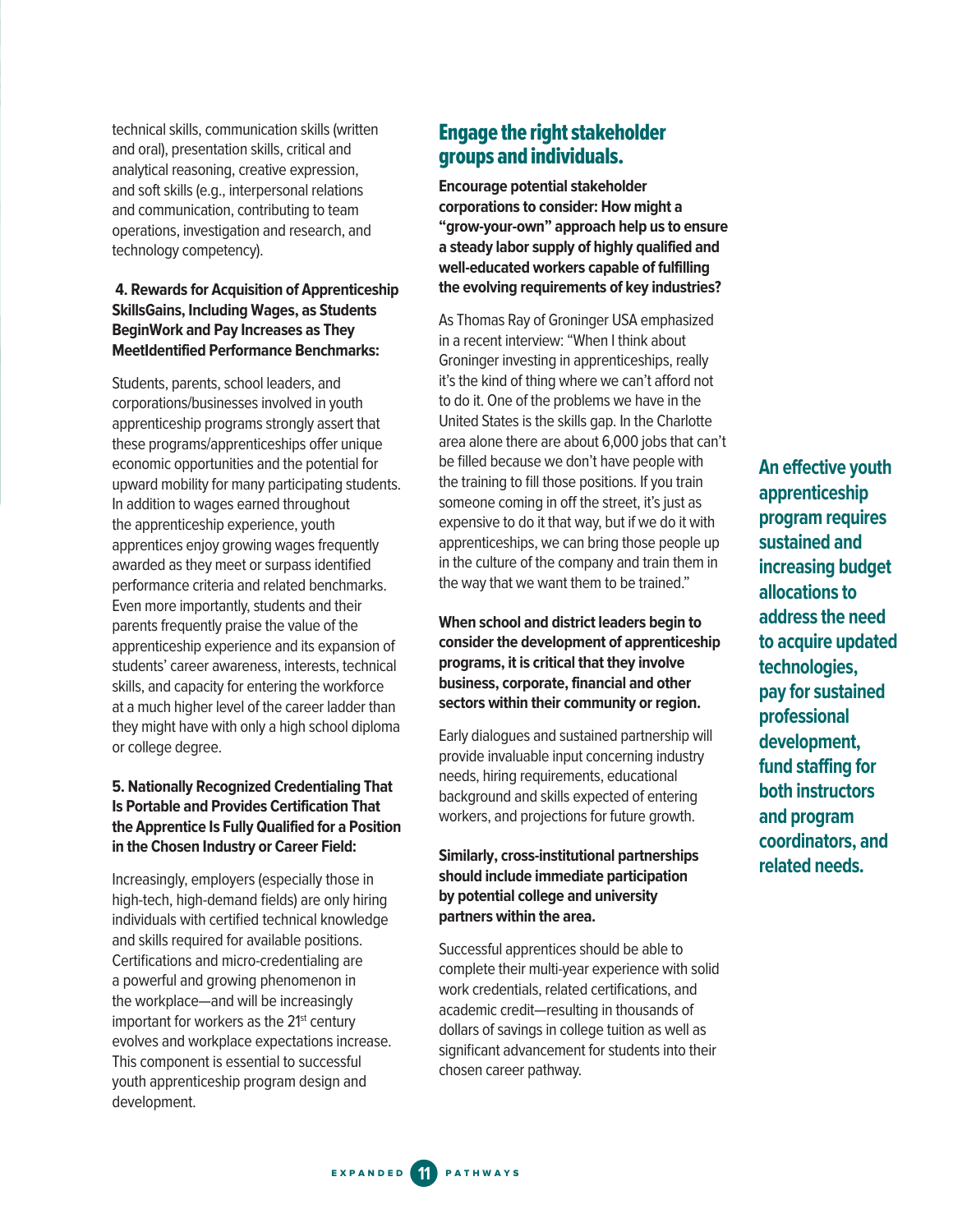Begin to build an apprenticeship ecosystem: important structures, processes, best practices, and relationships.

**An essential factor in successful youth apprenticeship programs is the power and necessity of sustained, clear, and collaborative communication and outreach.** 

It is important to revisit with all stakeholders and stakeholder groups the concept of building a "youth apprenticeship ecosystem." Any effective apprenticeship requires careful attention to: (a) workplace needs, (b) building a clear rationale for stakeholder groups, (c) developing and implementing a coherent and aligned curriculum reflective of industry standards, and (d) ensuring that on-site apprenticeship experiences are carefully monitored and supported by experienced mentors and organizational leaders.

**The following are key components of a "youth apprenticeship ecosystem" for school and district leaders to share with business/ corporate representatives interested in beginning a youth apprenticeship program:**

**School Infrastructure:** Successful youth apprenticeships require appropriate funding, staffing, business and corporate site sponsorships, professional learning, and administrative oversight. Perhaps most significantly, the school infrastructure must be equipped to ensure a sustained commitment to strategic planning to improve each apprenticeship program and ensure that all students succeed.

**Purposeful Project Management:** Successful youth apprenticeship programs have clear annual program performance targets aligned with the school and district's strategic plan and the needs of the sponsor business/corporation. This project management approach includes clear monthly performance targets for each program, clear product and performance outcomes, identified individuals and groups responsible for leading initiatives, sustainable communication structures and processes, and accountability for reporting on achievement of project benchmark criteria—as well as program modifications if data suggests a need for improvement or enhancement of current operations and structures.

#### **Ensuring Sustainability of Funding Sources:**

An effective youth apprenticeship program requires sustained and increasing budget allocations to address the need to acquire updated technologies, pay for sustained professional development, fund staffing for both instructors and program coordinators, and related needs. School districts exploring apprenticeships for the first time should also consider the range of federal and state grant opportunities available in this field, especially since many of them focus on start-up and scalability initiatives related to high-yield, high-needs occupational areas.

**Business and Corporate Support Systems:**  Businesses and corporations can use their participation in apprenticeship sponsorship to increase the effectiveness of their workforce and, in turn, increase their organization's productivity. Youth apprenticeships will expand students' technical skills, prepare them for an increasingly challenging and technical workplace, and ensure that local and regional hiring needs are being met. In addition to the clear benefits to students and their parents/guardians of the apprenticeship experience, there is a very powerful and clear benefit to local and state economies.

**Communication and Outreach:** An essential factor in successful youth apprenticeship programs is the power and necessity of sustained, clear, and collaborative communication and outreach. Learners and parents must be introduced very early in students' education to the need for career awareness and career development. Parents especially need support in overcoming initial apprehensions about the apprenticeship experience, including questions such as: Is it right for my child?; Will it prevent him or her from going to college?; Isn't a college degree a requirement today for career entry and success? There is also a need for additional focus on professional development for teachers, administrators, and counselors on the value of the apprenticeship experience—and the importance of informing parents and students about that value early in their education.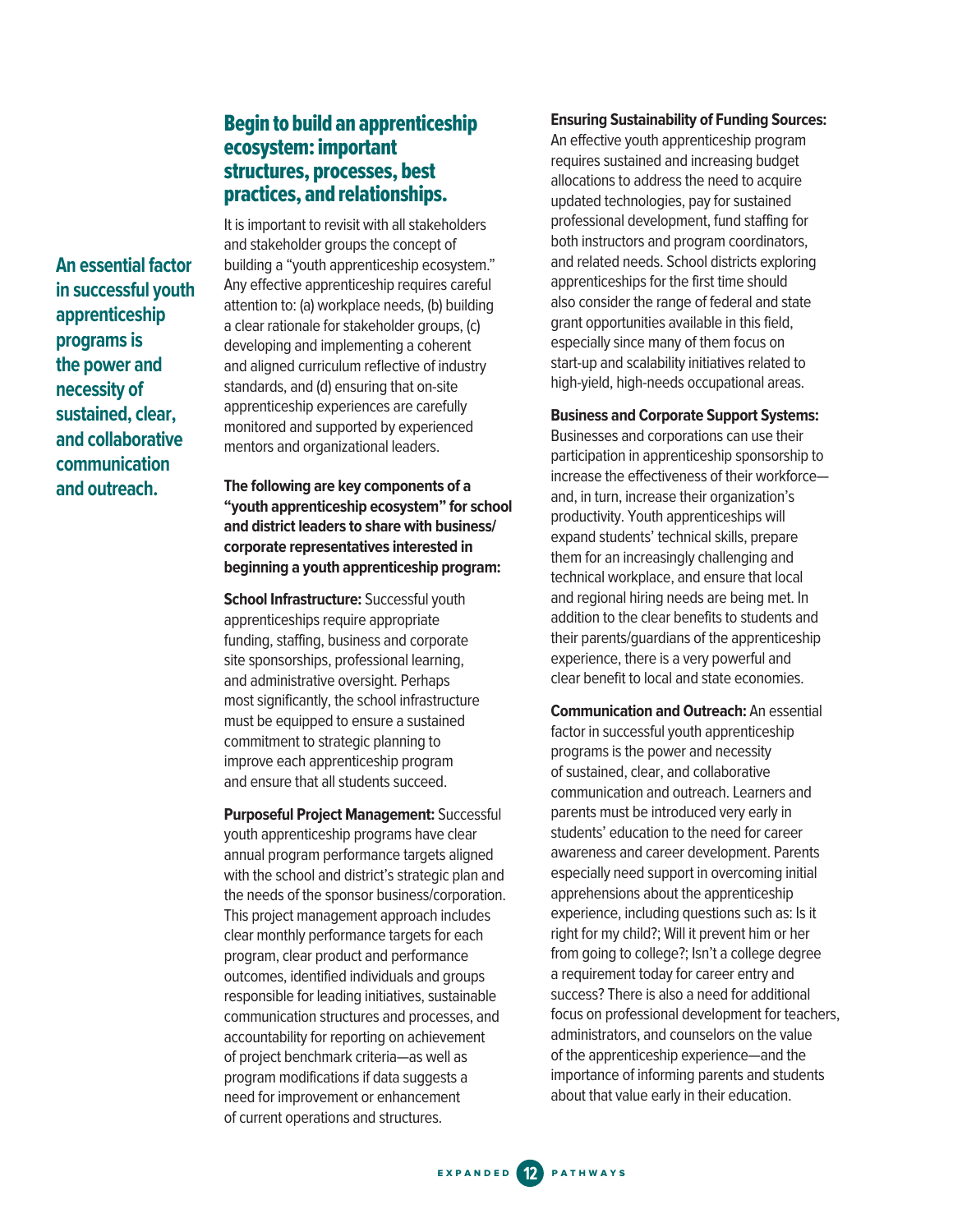**Developing, Implementing, and Updating** 

**a Coherent Curriculum:** An effective youth apprenticeship curriculum must include hands-on and personalized coursework aligned with district, state, and federal standards. It should reinforce a high degree of alignment with requirements of the specific career pathway around which the apprenticeship is built. The written and taught curriculum must also be designed to prepare students for required credentialing (e.g., OSHA's 10-hour industry requirement, career certification and credentialing requirements, etc.). Additionally, high school courses must be aligned with both industry-credentialing requirements and the preparation of students for success in post-secondary education related to their field of professional study.

#### **Ongoing Oversight and Needs Assessment:**

All successful youth apprenticeship programs demonstrate a clear staff and business/ corporate sponsor commitment to meaningful, purposeful, and sustained oversight and needs assessment related to the achievement of

students and monitoring of their progress. A successful apprenticeship requires flexibility and awareness of the need to change as technical/ technological advances, performance standards, and workplace protocols evolve and transform themselves. Assessment must be aligned with industry standards, organizational requirements, and national standards that are rigorous, challenging, and current.

**Meaningful Program Evaluation:** Successful youth apprenticeships require careful project management involving an ongoing commitment to oversight and needs assessment with a purposeful and sustained approach to program evaluation. Program evaluation is especially critical in ensuring that students in the program are successful—and receive timely intervention and support when they experience challenges or require extra coaching and mentoring. The performance criteria for every youth apprenticeship program must be clearly articulated with results analyzed regularly as part of the school and district's approach to strategic planning.

EXPANDED **13** PATHWAYS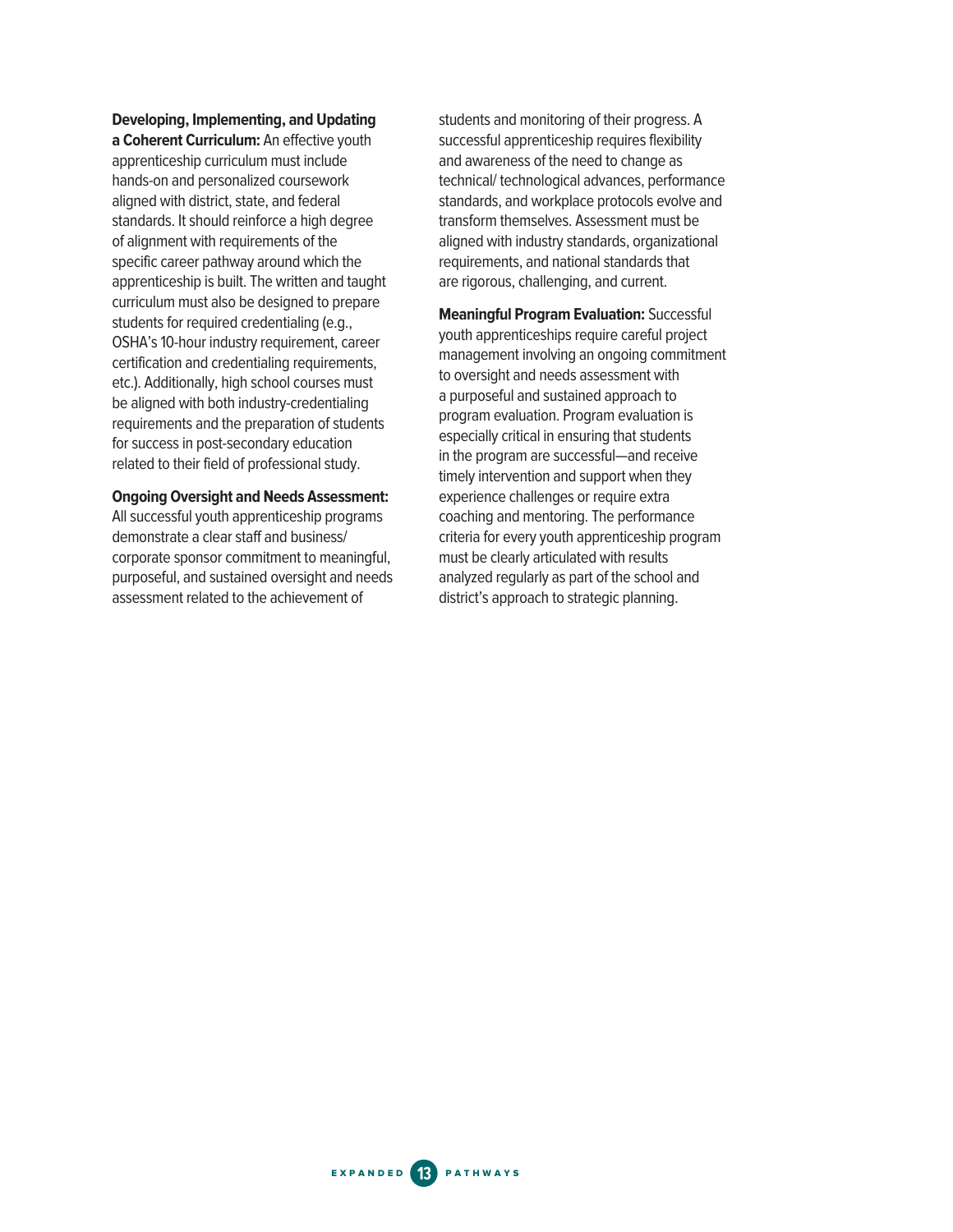

# **OUTREACH**

Ideas and suggestions for engaging industry partners. The keys to success are clear goals and targeted participation.

#### Engage Business, Corporate, and Post-Secondary Educators in Exploring Strategies for Helping Students Acquire and Refine Key Workplace Readiness Skills

**Build consensus** that effective registered youth apprenticeships help students to build and sustain workplace readiness skills while preparing them for a range of other post-secondary options.

**Revisit the importance of students' technical proficiency and skills**, including acquiring, integrating, and applying industry-based performance standards in authentic projects and professional tasks.

**Begin to establish universal expectations about what constitutes a successful 21st century employee**, what many refer to as "soft skills." Explore with identified local business and corporate leaders their perceptions about the importance of entering workers' ability to demonstrate:

⊲ **Communication Skills (Including Written, Oral, Multi-Media)**

- ⊲ **Collaboration and Team Participation Skills**
- ► Self-Regulation and Self-Management Skills **(e.g., Goal Setting, Time Management, Understanding of Task Requirements, Emotional Control)**
- ⊲ **Higher-Order Reasoning (e.g., Application, Analysis, Interpretation, Synthesis, Evaluation, Creative Expression)**
- ⊲ **Use of Technology, Including Computer Applications and Data Analysis**

### Create an Industry Review Board Comprised of Education and Business Leaders to Assess Industry Needs Within the Region and State

**Appoint a leadership team** within the district to engage in outreach and data analysis related to economic development and business/corporate employment needs within the district, region, and state.

**Engage in outreach to business, corporate, and community leaders** associated with identified economic priorities and trends to become members of the school district's industry review board.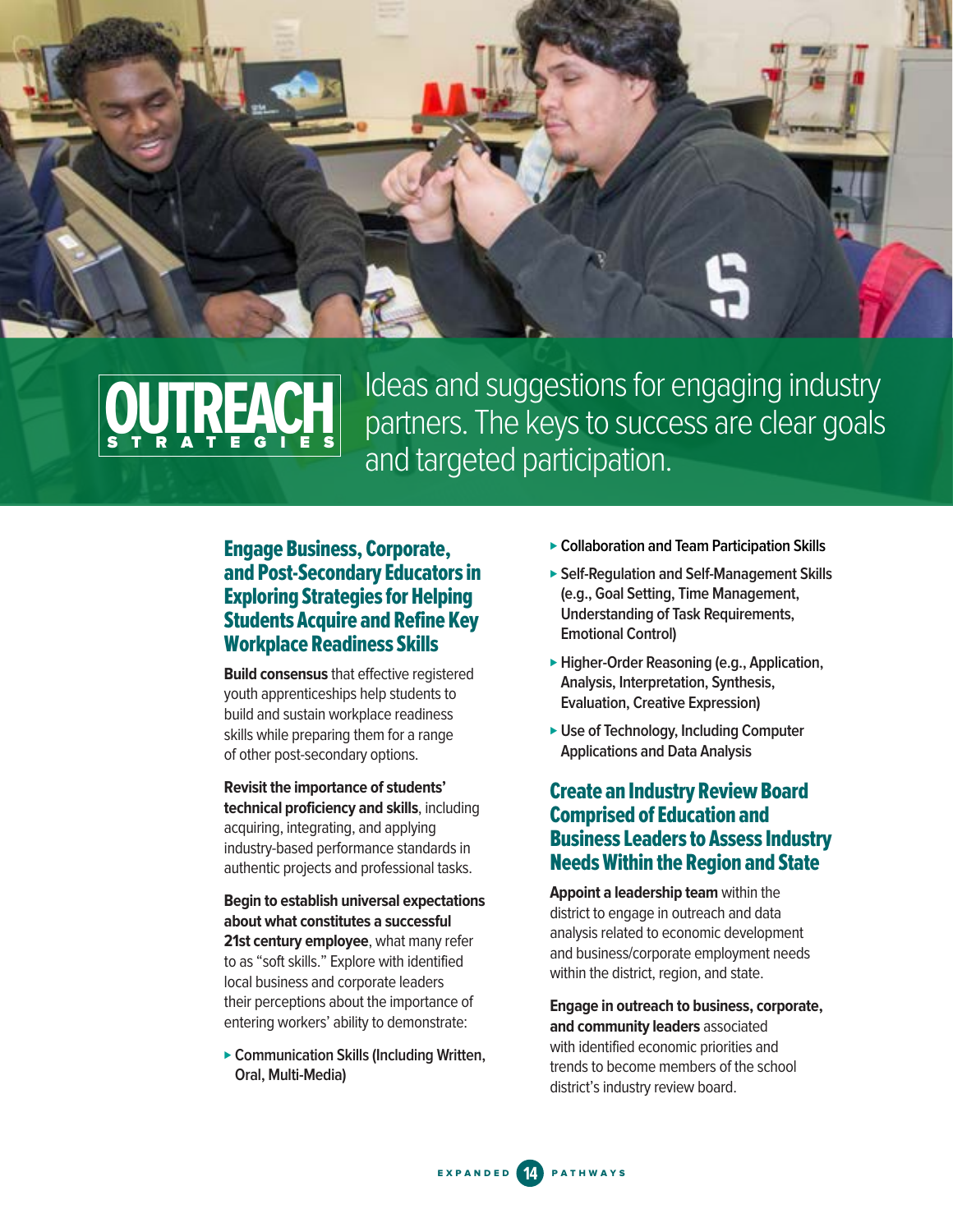**If possible, engage local community college and university representatives** as members of the industry review board, including potential areas for post-secondary credit opportunities for participating apprentices.

**Provide members of this industry review board with an initial orientation** to the existing Career and Technical Education (CTE) services and programs offered by the district.

**Ask members of the industry review board to provide their feedback** and observations about the economic needs—including position requirements—related to their specific business or corporation: What are the skills and knowledge requirements of entering workers?; and what challenges are these leaders facing in filling high-tech, high-skilled positions within their respective areas?

**Review with members of the industry review board existing or proposed components** of youth apprenticeship programs that may exist or could exist within the district (including Department of Labor requirements, laws, and policies).

### Ensure that Education and Business Leaders Share a Common Understanding of the Value, Vision, Long-Range Goals, and Benefits to Students of Youth Apprenticeship Programs

**Build consensus** to ensure that the vision and mission for a proposed or existing youth apprenticeship program are clear and accepted by members of the industry review board.

**Share with business, corporate, and postsecondary leaders sample profiles and case studies** of successful registered youth apprenticeship programs (including the importance of helping make learning come alive for students—and the power of aligning classroom and on-the-job learning experiences). **Finalize long-range goals** for the youth apprenticeship program(s), including policies and protocols for participating organizations (allowing for variations in on-site design resulting from the business or corporation's focus and apprenticeship model requirements).

**Use case study and research-based evidence** to help leaders understand that effective apprenticeships are mutually beneficial for students, their parents, and the community/region.

**Articulate the economic benefits to students**  (building significant career preparation skills and aptitudes while relieving them of tuition loan indebtedness) and to the participating businesses/corporations sponsoring apprenticeships (ensuring that they expand the pool of local and available workers capable of prospering in a demanding and technology-driven workplace).

#### Promote a Spirit of Cross-Institutional Collaboration and Ongoing Quality Control

**Engage leaders in discussions** about how they can support the kinds of standardsdriven quality control essential for program effectiveness and student academic, professional, and social-emotional growth.

**Encourage leaders to share their experiences**

with team-based models of leadership involving shared decision-making, problemsolving, and creative innovation: How can we work collaboratively to ensure that our student apprentices become an integral and positive addition to our workforce?

**Create profiles of effective on-site mentors and coaches**, striving to ensure that all youth apprentices have site-based mentors with extensive technical experience and knowledge as well as coaching competencies: How will our on-site mentors function as coaches, support systems, and advisors to apprentices, many of whom are experiencing a professional setting for the first time?

**How can we work collaboratively to ensure that our student apprentices become an integral and positive addition to our workforce?**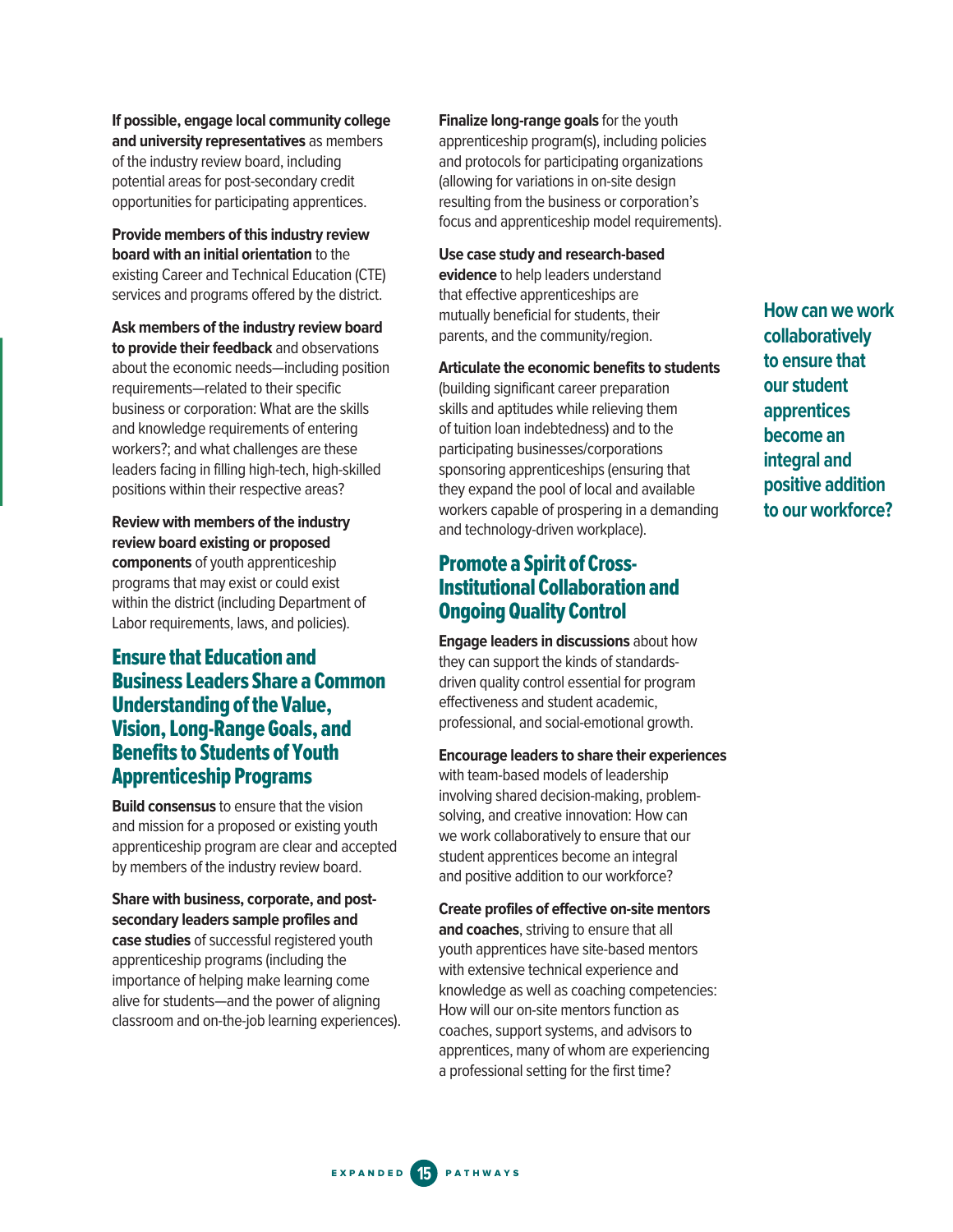**Engage business and corporate leaders in discussions of quality control** essential at the district, school, and apprenticeship site levels: How can the team ensure that industry standards are carefully integrated into the school-based curriculum, with project-based learning reinforcing students' development of skills and competencies necessary for on-site success?

**Explore with industry review board members their experiences with a Total Quality Management approach:** How can we ensure that our youth apprenticeship program is designed to promote effective project management principles and strategies (e.g., clearly articulated roles, deadlines, deliverables, and performance criteria)?

### Strive to Ensure that All Youth Apprenticeship Leaders are Purposeful and Effective Change Agents:

**Ensure that members of the industry review board are aligned** in terms of their strategic planning goals and processes.

**Work collaboratively** to identify youth apprenticeship sites committed to updating their approaches, programs, and practices as industry standards change. These sites also expand to encompass technological changes to ensure organizational growth.

**Reinforce the idea that change is an inevitable part of effective youth apprenticeship programs:** Leaders must see into the future and articulate their vision for where the district, school, and business are heading.

**As change agents, youth apprenticeship leaders are clear that they must continually engage and involve all stakeholder groups**, keeping them informed about changing standards, expectations, and structural modifications needed for program improvement, scalability, and sustainability.

### Engage Leaders in Developing and Supporting a Youth Apprenticeship Ecosystem Aligning School-Based and On-Site Programs and Practices

**Reinforce** with business and corporate leaders that successful youth apprenticeship programs represent an interdependent set of human resources, support structures, policies and practices, and legal requirements.

**Explore** with these leaders key strategies and processes for establishing, sustaining, and "scaling up" the proposed or existing youth apprenticeship program: How will we fund the program(s)?; How will we sustain the program(s)?; How will we determine if our program(s) should be expanded and made available to an increasing pool of students?

**Continue** to engage post-secondary, business, and corporate leaders in issues related to program evaluation and oversight, including responding to essential questions such as: How will we ensure that our youth apprenticeship program(s) are effective?; How will we make certain that they change and evolve as our businesses and industries change, especially in light of new and emerging technologies?

# **CASE STUDY VIDEO LINKS**

![](_page_17_Picture_12.jpeg)

[AASA Cherry Creek Youth](https://www.youtube.com/watch?v=ygRmljexdcs&feature=youtu.be)  [Apprenticeships](https://www.youtube.com/watch?v=ygRmljexdcs&feature=youtu.be)

[AASA Charlotte Youth](https://www.youtube.com/watch?v=Cibp6VMv7Mo&feature=youtu.be)  **[Apprenticeships](https://www.youtube.com/watch?v=Cibp6VMv7Mo&feature=youtu.be)** 

[AASA Denver Youth](https://www.youtube.com/watch?v=MRPicYy9T24&feature=youtu.be)  **[Apprenticeships](https://www.youtube.com/watch?v=MRPicYy9T24&feature=youtu.be)** 

[AASA Highline Youth](https://www.youtube.com/watch?v=jM19pvUBGYc&feature=youtu.be)  **[Apprenticeships](https://www.youtube.com/watch?v=jM19pvUBGYc&feature=youtu.be)** 

[AASA Kentucky Youth](https://www.youtube.com/watch?v=uLArpzXH-EE&feature=youtu.be)  **[Apprenticeships](https://www.youtube.com/watch?v=uLArpzXH-EE&feature=youtu.be)**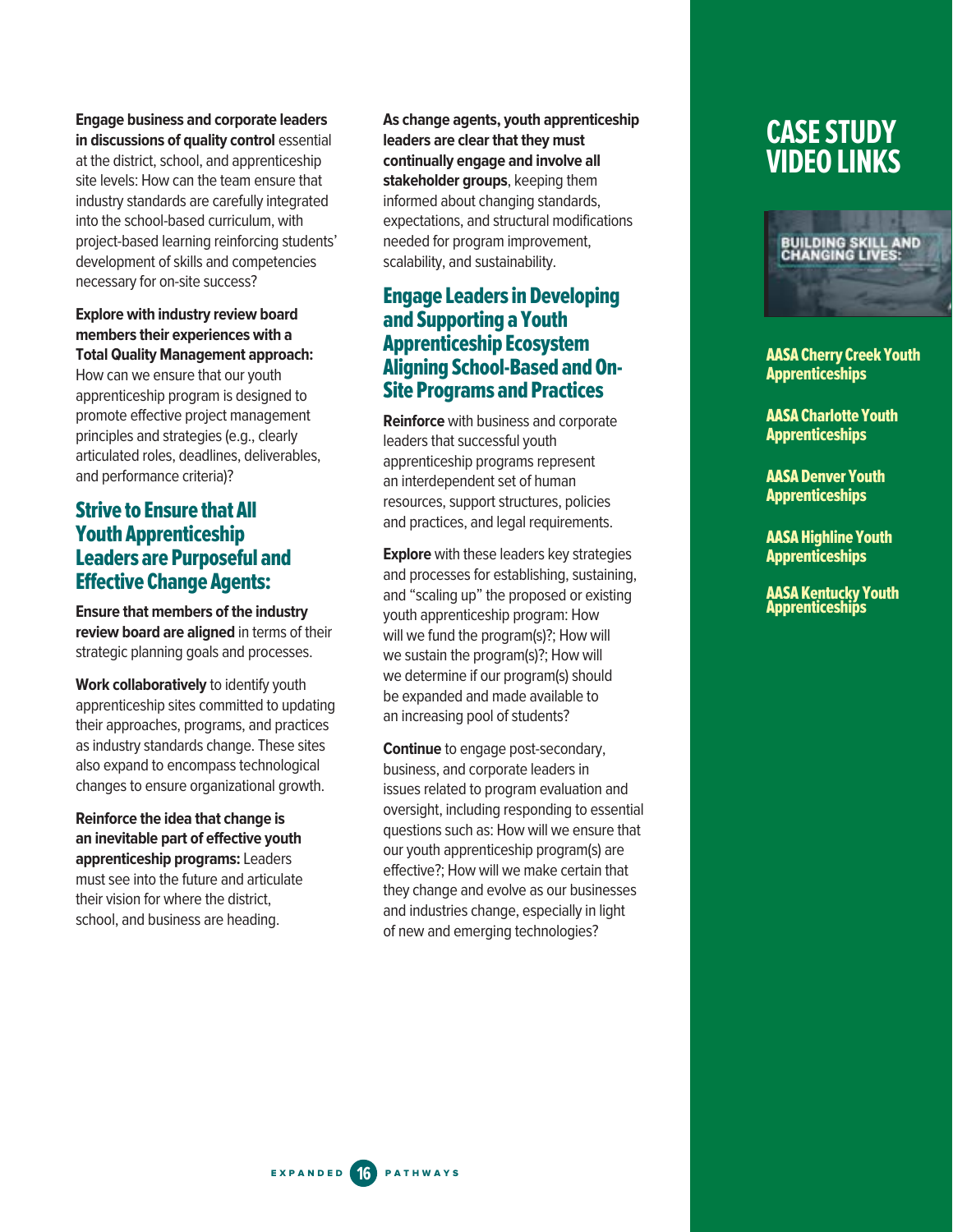![](_page_18_Picture_0.jpeg)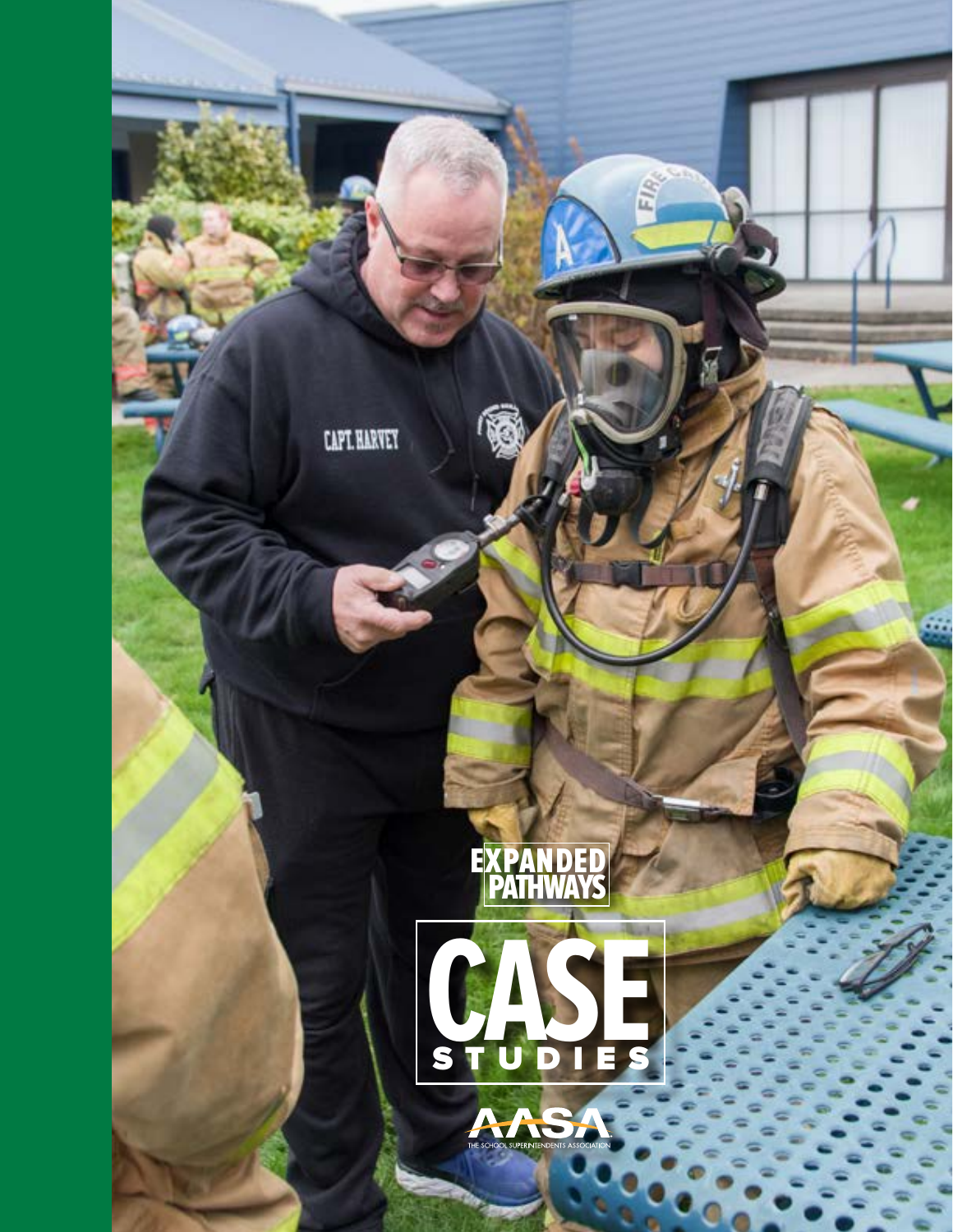![](_page_19_Picture_0.jpeg)

# **Denver Public Schools (DPS) CareerConnect Apprenticeship Program**

Denver Public Schools, Denver, CO

Superintendent: Susana Cordova

District Enrollment: 93,815

VIDEO LINK

![](_page_19_Picture_6.jpeg)

[AASA Denver Youth](https://www.youtube.com/watch?v=MRPicYy9T24&feature=youtu.be)  [Apprenticeships](https://www.youtube.com/watch?v=MRPicYy9T24&feature=youtu.be)

![](_page_19_Picture_8.jpeg)

![](_page_19_Picture_9.jpeg)

The Denver Public Schools CareerConnect (DPSCC) Apprenticeship Program is designed as an immersive three-year experience in which students work for a company while attending school, gaining hands-on experience as an employee of that company. While maintaining the support structures of their high school, apprentices take both high school and college classes during the week while getting paid to work for one of the district's participating business partners. As apprentices progress each year of their three-year apprenticeship experience, they take on more hours at their work site and more classes on their selected college campus.

# Benefits for Students

- ⊲ **Students participating in the apprenticeship program can derive the following benefits:**
- ► Earning a training wage while working in **a field that interests them**
- ⊲ **Having opportunities to earn an industry certificate and debt-free college credits**
- ⊲ **Gaining skills in the workplace that are completely transferable to a variety of professional settings and pathways**
- ⊲ **Experiencing a smoother transition from high school to both college and career options**

DPSCC is designed to give students early exposure to thousands of career options as they learn more about their own passions and interests. This ecosystem encourages students to take the skills they've learned in the classroom and apply them on the job through shadowing, internships, and formal paid apprenticeships.

### Benefits for Education and Industry

- ⊲ **Applied learning and hands-on experience enhances graduation rates.**
- ⊲ **Communities and families are supportive and highly engaged.**
- ⊲ **The needs of current and emerging career pathways and related requirements is fostered.**
- ⊲ **Customized training that meets industry standards, tailored to the specific needs of businesses results in highly skilled employees.**
- ⊲ **Employer needs and demands are addressed.**
- ⊲ **There is a positive return-on-investment on the value of apprentices' work.**

# The Apprenticeship Ecosystem

The DPSCC program represents the overall ecosystem in which Denver's youth apprenticeship programs operate. CareerWise Colorado works with school districts, businesses, and colleges statewide and incorporates the following elements of the ecosystem into its design:

- ⊲ **A template for design of the program so that the experience represents an alignment between students' academic experience and industry workforce needs.**
- ⊲ **learning pathways, skills, and competencies that are clear, coherent, and validated by the school district, high schools and colleges, and participating partners.**
- ⊲ **highly skilled personnel, including a coordinator, guidance counselor, and a principal and administrative staff responsible for ensuring implementation.**
- ⊲ **meaningful on-the-job learning designed to orient students to the organizational/ industry culture, mentor them and reinforce their mastery of skills.**

EXPANDED **18** PATHWAYS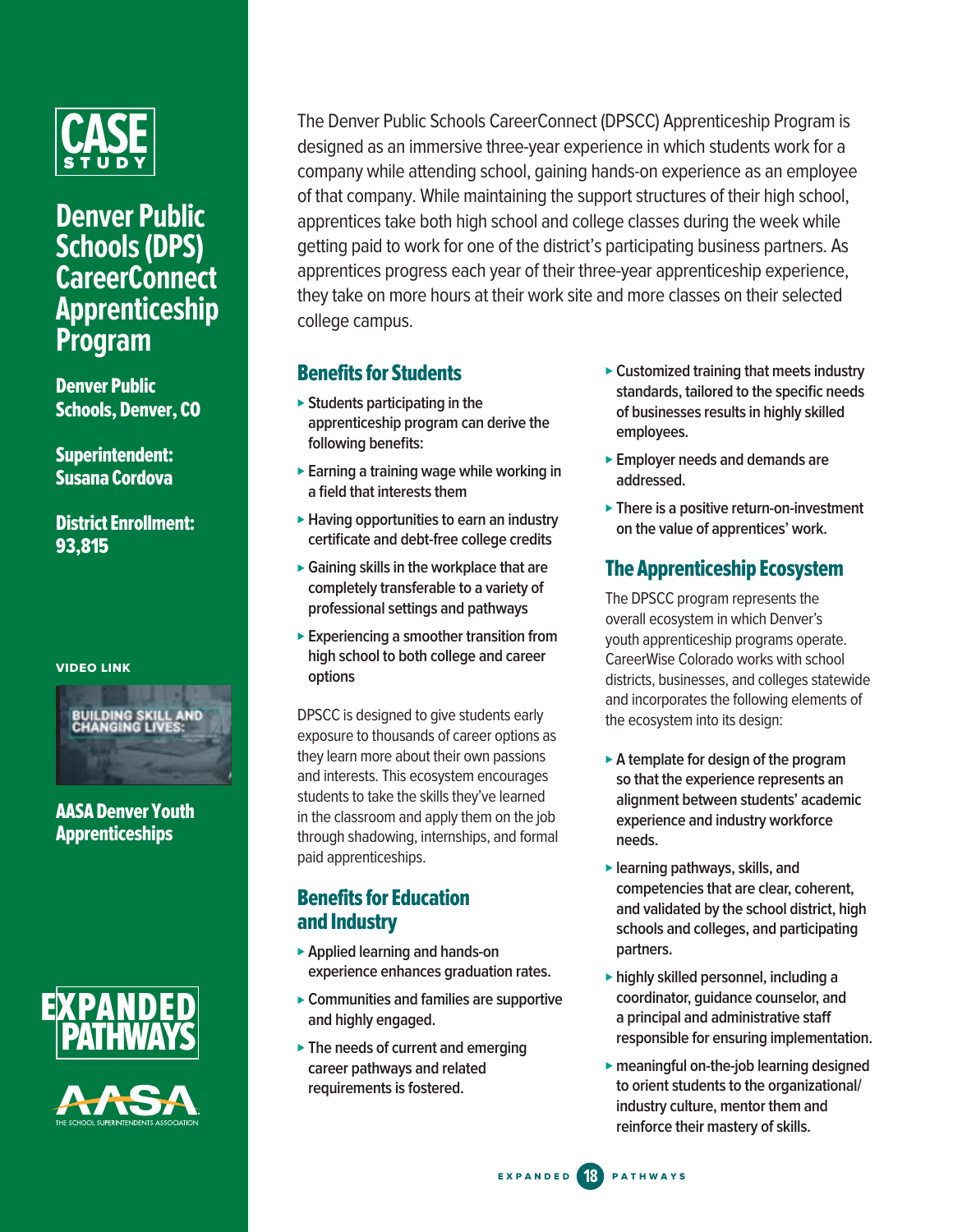- ⊲ **involvement of key partners corporate partners, college and university partners, parents, and students.**
- ⊲ **and range of other supports including educator awareness and commitment, effective recruitment and orientation practices, and industry-recognized credentialing.**

#### Programs

The district's goal is to "Help students identify their passions, explore what they love doing, and consider making a career out of it." At this writing students can explore nine career fields:

- ⊲ **Business**
- ⊲ **Creative fields (including visual and performing arts)**
- ⊲ **Education**
- ⊲ **Engineering**
- ⊲ **Hospitality**
- ⊲ **Maker space options**
- ⊲ **Medicine and health**
- ⊲ **Public safety**
- ⊲ **Technology**

In collaboration with their counselors, staff, and parents, students can determine how far they wish to explore their chosen "Connect" field, from exploratory STEM courses

in grades K-8 to foundational industry coursework in grade 9 to specialized industry courses (grades 10-12), which may include college coursework, industry credentials, and portfolio development.

### **Leadership**

#### Susana Cordova, Superintendent

**We are really fortunate to have an entire community-based approach to supporting youth apprenticeships, starting with our governor, who has been incredibly supportive of work-based opportunities for students. Youth apprenticeships is one of those programs that you could call a 'no-brainer.' When our kids participate in youth apprenticeships, they are 2.7 times more likely to graduate on time. Who can argue with that? – particularly when it's creating the workforce that our employers here regionally need.**

#### Gabe Willis, Reata Engineering & Machine Works, Inc.

**My company appreciates the young talent we see through the youth apprenticeship partnership with DPS. We are able to grow them and develop the skills that the company needs. We mold them into the employees that we want, rather than getting somebody who thinks they've already done it and may do things differently than we do.**

#### Bernard McCune, DPS Senior Executive Director for the Office of Career and College Success

**The race, ethnicity and socio-economic make up of our students in youth apprenticeships is closely aligned to the make-up of the students within our district. And as we continue to grow youth apprenticeships, we see that becoming even more in line. Youth apprenticeships are for every student. We have gone from four high schools who were doing youth apprenticeships just two years ago to twenty high schools.**

**"We are really fortunate to have an entire communitybased approach to supporting youth apprenticeships, starting with our governor, who has been incredibly supportive of workbased opportunities for students."** SUSANNA CORDOVA DENVER SUPERINTENDENT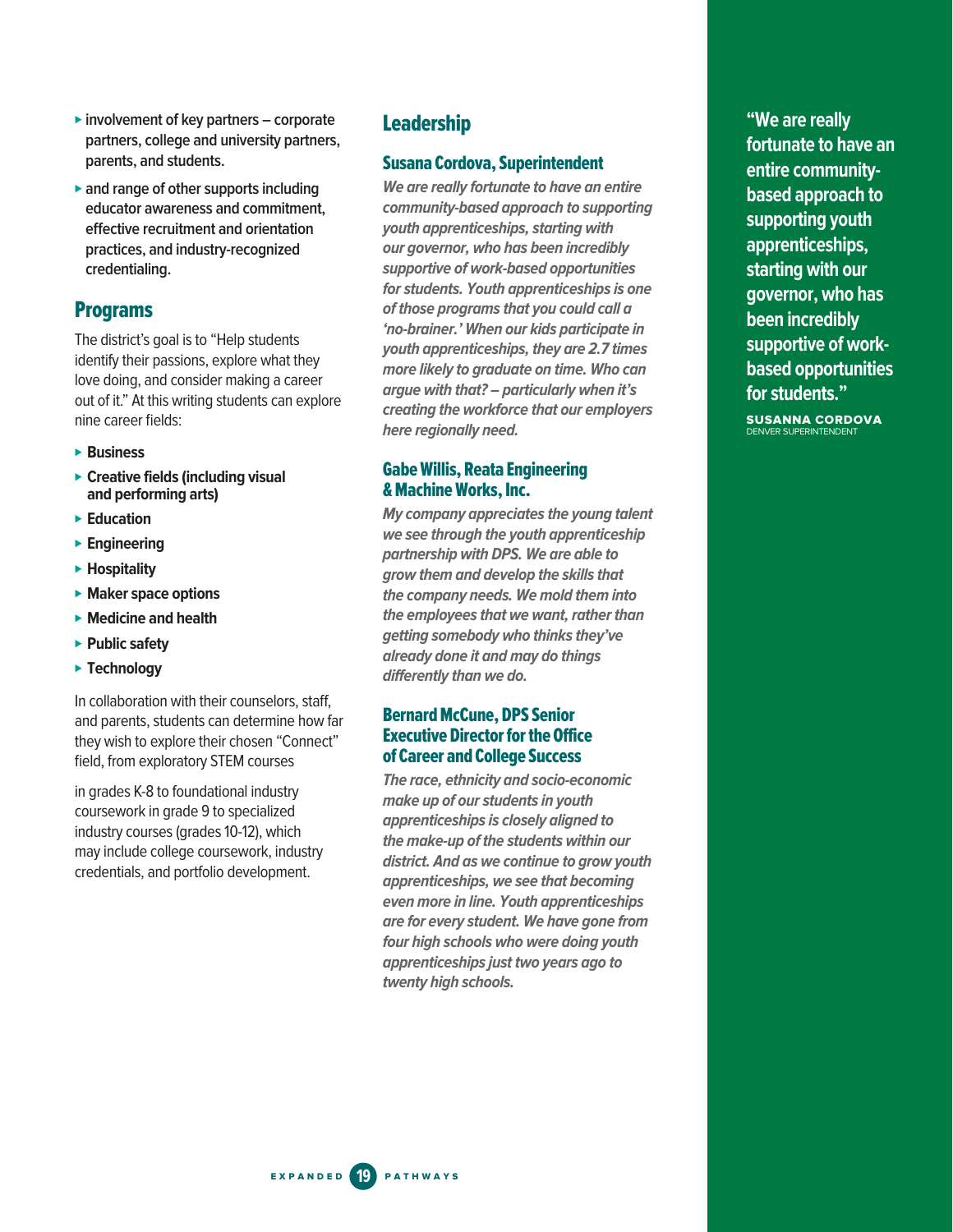![](_page_21_Picture_0.jpeg)

# **The Cherry Creek Innovation Campus (CCIC)**

Cherry Creek School District,Englewood, CO

Superintendent: Scott Siegfried

District Enrollment: 55,000

VIDEO LINK

![](_page_21_Picture_6.jpeg)

[AASA Cherry Creek](https://www.youtube.com/watch?v=ygRmljexdcs&feature=youtu.be)  [Youth Apprenticeships](https://www.youtube.com/watch?v=ygRmljexdcs&feature=youtu.be)

![](_page_21_Picture_8.jpeg)

![](_page_21_Picture_9.jpeg)

The Cherry Creek Innovation Campus (CCIC) is a unique district facility housing an array of career pathway programs closely aligned with the employment and priority needs of local, state, and national businesses and corporations. It is designed to expand the district's commitment to preparing students for the academic and professional demands of the 21st century. The CCIC powerfully exemplifies an integrated cross-functional youth apprenticeship program that school districts can develop, implement, sustain, and scale. Apprentices split their time between traditional high school coursework and on-the-job professional experience. The CCIC also reflects the importance of state-wide coordination and partnerships with local districts to enhance the apprenticeship experience and result in positive outcomes for youth.

### Benefits for Students

- ⊲ **Youth apprenticeship can be an options multiplier as both a powerful enhancement to their education and a fast track to an in-demand career. Students participating in the district's apprenticeship program derive the following benefits:**
- ⊲ **Nationally recognized industry certification/credential**
- ⊲ **Debt-free college credits**
- ► Skill sets that will give them a competitive **edge as they enter the workforce**
- ⊲ **Students develop independence and self-confidence through their ability to perform difficult tasks**
- ► Strong connections between learning in **school and learning on the job**
- ⊲ **Multiple pathways that enable students to evolve into workplace leaders and entrepreneurs**
- ⊲ **Deeply meaningful work experience**
- ⊲ **Mentorship and an extended professional network**

### Benefits for Education and Industry

⊲ **Applied learning and hands-on experience may enhance school retention and graduation rates.**

- ► Community and family involvement with **high school education is expanded.**
- ⊲ **The needs of current and emerging career pathways and related requirements is fostered.**
- ⊲ **Customized training that meets industry standards, tailored to the specific needs of businesses results in highly skilled employees.**
- ⊲ **Employer needs and demands are addressed.**
- ⊲ **There is a positive return-on-investment on the value of apprentices' work.**
- ⊲ **Businesses experience reduced turnover rates among staff.**
- ⊲ **Companies help grow and groom a talent pipeline of skilled and loyal workers.**

# The Apprenticeship Ecosystem

CareerWise Colorado works with school districts, businesses, and colleges in the state statewide and incorporates the following elements of the eco-system elements into its design.

A template for design of the program so that the experience represents an alignment between students' academic experience and industry workforce needs. learning pathways, skills, and competencies that are clear, coherent, and validated by the school district, high schools and colleges, and participating partners.

![](_page_21_Picture_33.jpeg)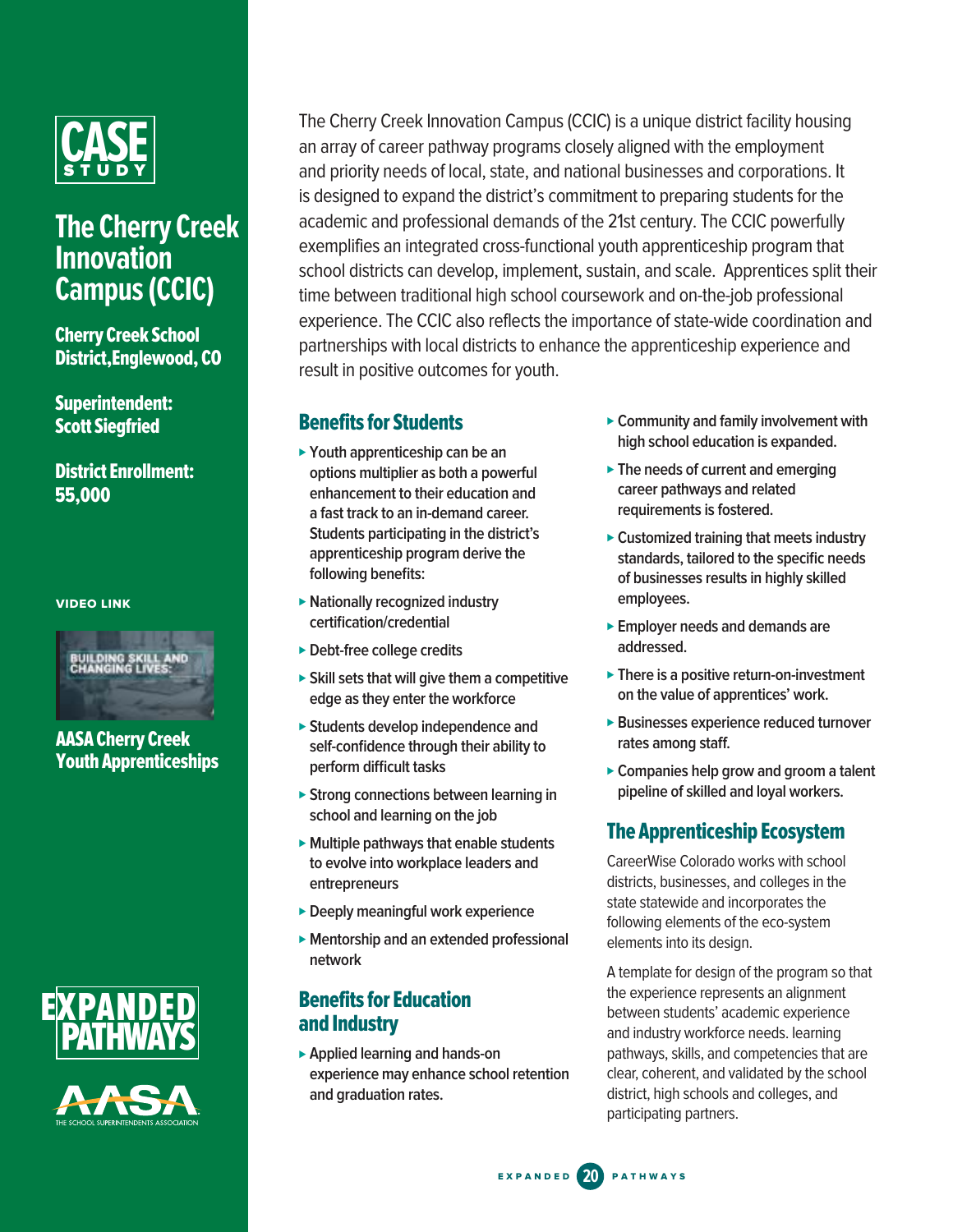highly skilled personnel, including a coordinator, guidance counselor, and a principal and administrative staff responsible for ensuring implementation. meaningful onthe-job learning designed to orient students to the organizational/industry culture, mentor them and reinforce their mastery of skills.

involvement of key partners – corporate partners, college and university partners, parents, and students.and range of other supports including educator awareness and commitment, effective recruitment and orientation practices, and industryrecognized credentialing.

#### Programs

All high schools within the district offer a wide range of CTE programs outside of CCIC. CCIC is not a "comprehensive" home high school. Instead, it serves as a program that students attend part-time while continuing to take classes at their home high school. Cherry Creek district officials aligned their program focus with the Colorado Workforce Development Council and Colorado's Career Clusters to identify the following seven in-demand and growing career pathways offered to students:

- ⊲ **Advanced Manufacturing**
- ⊲ **Business Services**
- ⊲ **Health and Wellness**
- ⊲ **Hospitality and Tourism**
- ⊲ **Infrastructure Engineering (Building Trades)**
- ⊲ **Information Technology and STEAM (Science, Technology, Engineering, Arts, and Mathematics), and**
- ⊲ **Transportation (Automotive and Aviation)**

#### Leadership

#### Scott Siegfried, Superintendent, Cherry Creek School District:

**We developed this building, this process, this new approach to education through really engaging with our community. We spent a year interacting with them** 

**and talking about what their hopes, dreams, and desires are for their kids. We talked with industry leaders, graduates, alumni, and others to really determine what we needed to do differently to prepare students for their future to make it different from my future. From that conversation, we really came up with this concept of innovation and then developed what it needs to look like to prepare kids to be successful in the pathway they choose as they progress to their future.**

#### Sarah Grobbel, Assistant Superintendent for Career and Innovation, Cherry Creek School District:

**It is exciting for me to see a student that I really knew—and see the doors that this apprenticeship could upon for him or her. Now, I have bought in 100% to the apprenticeship process. I see parents and how excited they are. Probably more than anything else, I recognize how many mature and amazing young adults we are now graduating from this program—and recognizing the impact that it could have on our economy here in Metro Denver.**

#### Meaghan Sullivan, Chief Program Officer, CareerWise Colorado:

**In Colorado we have high percentages of students going out and pursuing postsecondary education, pursuing traditional college pathways, and they're not getting through to college graduation in the timeline we would hope they would. There are a lot of reasons for that, but what youth apprenticeships offer to students is a way to start working, figure out what you're good at, and see the value the education can have for you at the completion of an apprenticeship. The student can then decide to go right to work or to go back to college and get that higher education, but they do so with so much more knowledge about what they want out of their career and what it's going to take to get there.**

**"Youth apprenticeships are a critical part of my leadership agenda. It's about moving away from the idea that everybody needs to go to college. Every student needs to find their own individual pathway for their future. That could be a four-year college, a two-year college, an apprenticeship, an internship, a certificate, or the military—or go straight to work. An apprenticeship is important because it gives students realworld work experience before they leave us."**

SCOTT SIEGFRIED SUPERINTENDENT, CHERRY CREEK SCHOOL DISTRICT

EXPANDED **21** PATHWAYS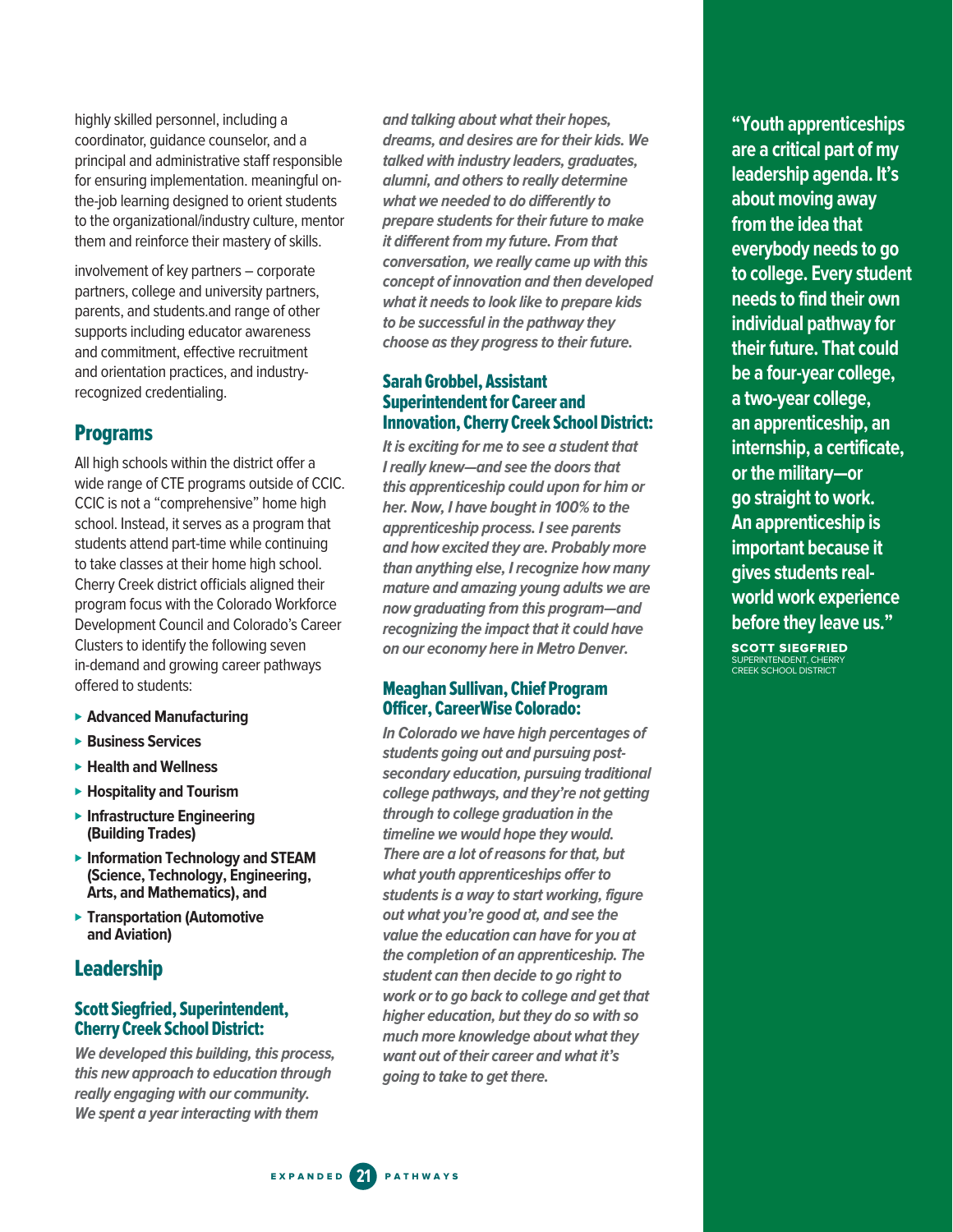![](_page_23_Picture_0.jpeg)

# **Olympic High School– Advanced Manufacturing and Engineering**

Charlotte-Mecklenburg School District, Charlotte, North Carolina

Superintendent: Ernest Winston

#### District Enrollment: 146,000

VIDEO LINK

![](_page_23_Picture_6.jpeg)

[AASA Charlotte Youth](https://www.youtube.com/watch?v=Cibp6VMv7Mo&feature=youtu.be)  [Apprenticeships](https://www.youtube.com/watch?v=Cibp6VMv7Mo&feature=youtu.be)

![](_page_23_Picture_8.jpeg)

This is an award-winning career pathway academy designed to teach students about manufacturing processes, product design, robotics, and automation. Its course sequence includes an Introduction to Engineering Design, Principles of Engineering, Computer Integrated Manufacturing, and Engineering Design and Development. On-site experiences involve training and career development at a range of Advanced Manufacturing and Engineering companies, including Siemens, Chiron, Hyde Park Partners, and Yaeger Industries. In addition to powerful preparation for a career in Advanced Manufacturing and Engineering, successful students receive CPCC Articulated Credit and college credit via Central Piedmont Community College. The design principles of the CMS CTE program include the following:

**Discover:** CMS students to begin to explore their career interests.

**Unleash:** CMS high school students begin have extensive opportunities to receive industry-recognized certifications, earn credits toward post-secondary degrees, or begin their careers after graduation.

**Soar:** This phase involves a commitment to ensuring that CMS students are prepared for higher-level courses in college as well as a wide range of high-wage, high-skill, and high-demand careers.

### Benefits for Students

- ⊲ **Students participating in the district's apprenticeship program derive the following benefits:**
- ⊲ **Attainment of OSHA-recognized certification/credential**
- ⊲ **Debt-free college credits**
- ► Skill sets that will give them a competitive **edge as they enter the workforce, including critical thinking and problemsolving skills; creativity and innovation; teambuilding and teamwork; and socialemotional development, including a range of non-cognitive abilities.**
- ⊲ **Transformed students' view of themselves, their future career pathways, and the relevance of post-secondary education.**
- ► Strong connections between learning in **school and learning on the job**
- ⊲ **Mentorship and an extended professional network**

# Benefits for Education and Industry

- ► Curriculum and the teaching and learning **processes are aligned, cohesive and intentional.**
- ⊲ **Aligned classroom and on-the-job learning experiences**
- ⊲ **Companies experience economic gains resulting from helping to develop and hire local talent, thus expanding the pool of qualified and technically proficient young people entering the workforce.**
- ⊲ **Offers meaningful, personalized, and technology-driven teaching-learning experiences for students**
- ⊲ **Shared decision-making between businesses and schools**
- ⊲ **Employer needs and demands are addressed.**
- ⊲ **There is a positive return-on-investment on the value of apprentices' work.**

![](_page_23_Picture_29.jpeg)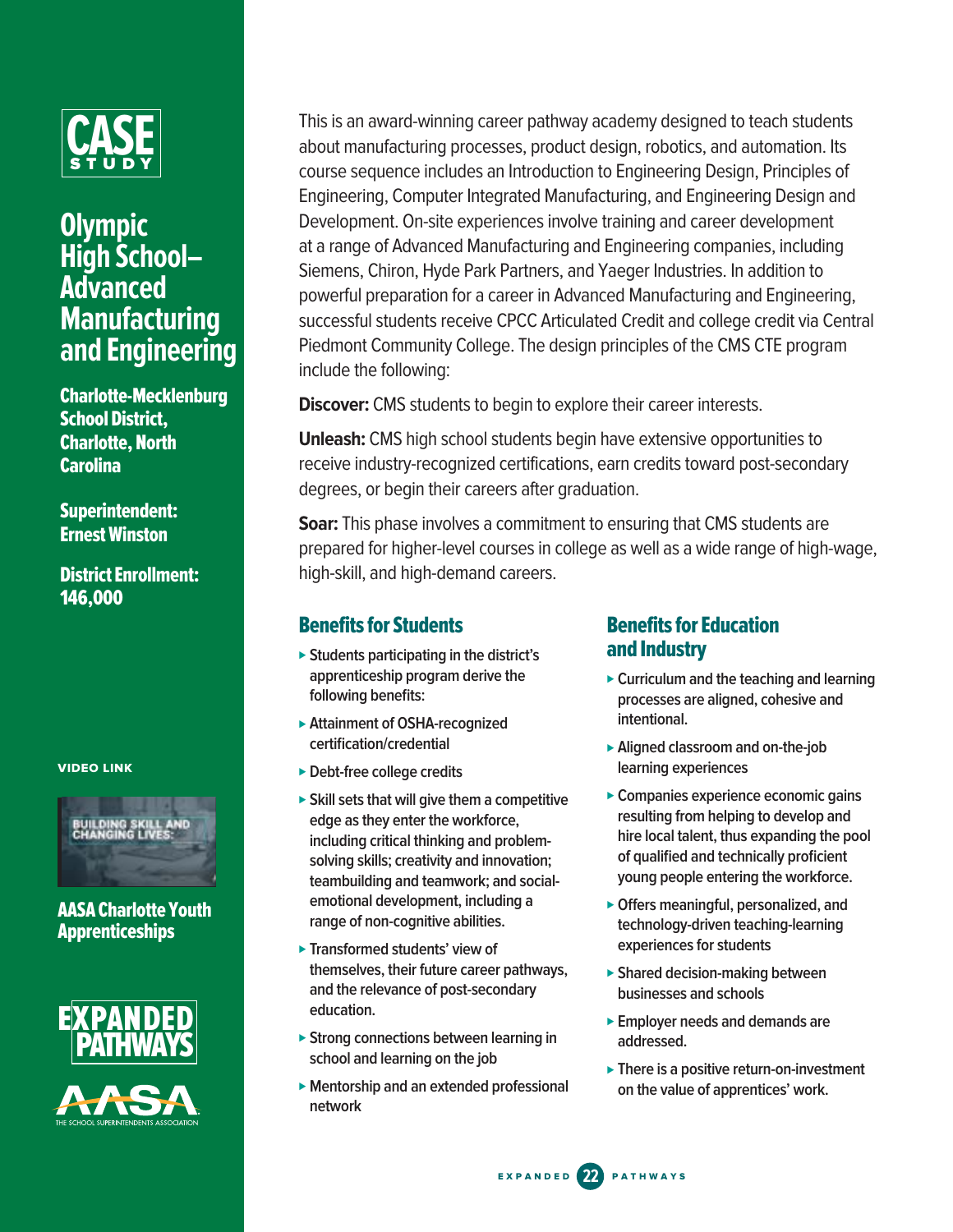### The Apprenticeship Ecosystem

The apprenticeship as an ecosystem is a recurrent metaphor used by many of the leaders we interviewed. Specifically, they suggest that the apprenticeship represents an interdependent set of human resources, support structures, policies and practices, and legal requirements necessary for sustaining the success and viability of individual apprentices as well as the sustainability and scalability of the apprenticeship program. The apprenticeship ecosystem evident in the program involves multiple stakeholder groups, cross-functional teaming, and both internal and external oversight. Quality control is a powerful tool used to ensure that curriculum is updated to align with changing pathway standards, professional learning (both in-school and onsite) is recurrent and consistent. There is also continual monitoring of student progress, including feedback from district, schoolbased, and on-site mentors, and leaders.

#### Programs

The school district's Career and Technical Education (CTE) programs are extensive and reinforce students' early career discovery and skill development in a wide variety of

- ⊲ **Olympic High School offers six career pathway programs:**
- ⊲ **Advanced Manufacturing and Engineering**
- ⊲ **Architecture and Engineering**
- ⊲ **Biomedical Exploration**
- ⊲ **Carpentry**
- ⊲ **Software Development**
- ► Business Management
- ⊲ **Culinary Arts and Hospitality**

#### Leadership

#### Clayton Wilcox, former Superintendent

**The district's youth apprenticeship program is powerful in a number of ways. But what I would say to any leader across the country, if you want to give your kids the opportunity to have mobility in terms of their future, to move beyond their current circumstance, the apprenticeship program is absolutely the way to go. Give your kids the tools to be successful now, so they can apply those tools, and then perhaps take their career to a place they've never even dreamed it would go.** 

#### Michael Raelon, Program Coordinator:

**The greatest benefit I think for kids is relevancy and authenticity with what they're doing. They're getting to connect the dots between what's going on in classrooms and its relevancy in the real world. Plus, you know, within our experience, we believe in making kids who are career and college ready as most of them don't have any background or context to understand what jobs are even out there today.**

#### Principal Erik Olejarczyk:

**(Students) are getting paid while they're in class, they're getting their tuition paid for. They're going to come out of high school making \$40,000 to \$50,000 a year with tremendous opportunity for advancement. They're going to come out debt free. I think again for the local economy and the local community, we see a mutualistic relationship. Our goal is to help our students be successful. We're creating children that are employable or that even if they go off to college, they have the opportunity to not be in that 40%, or not being that 60% that don't get a degree.**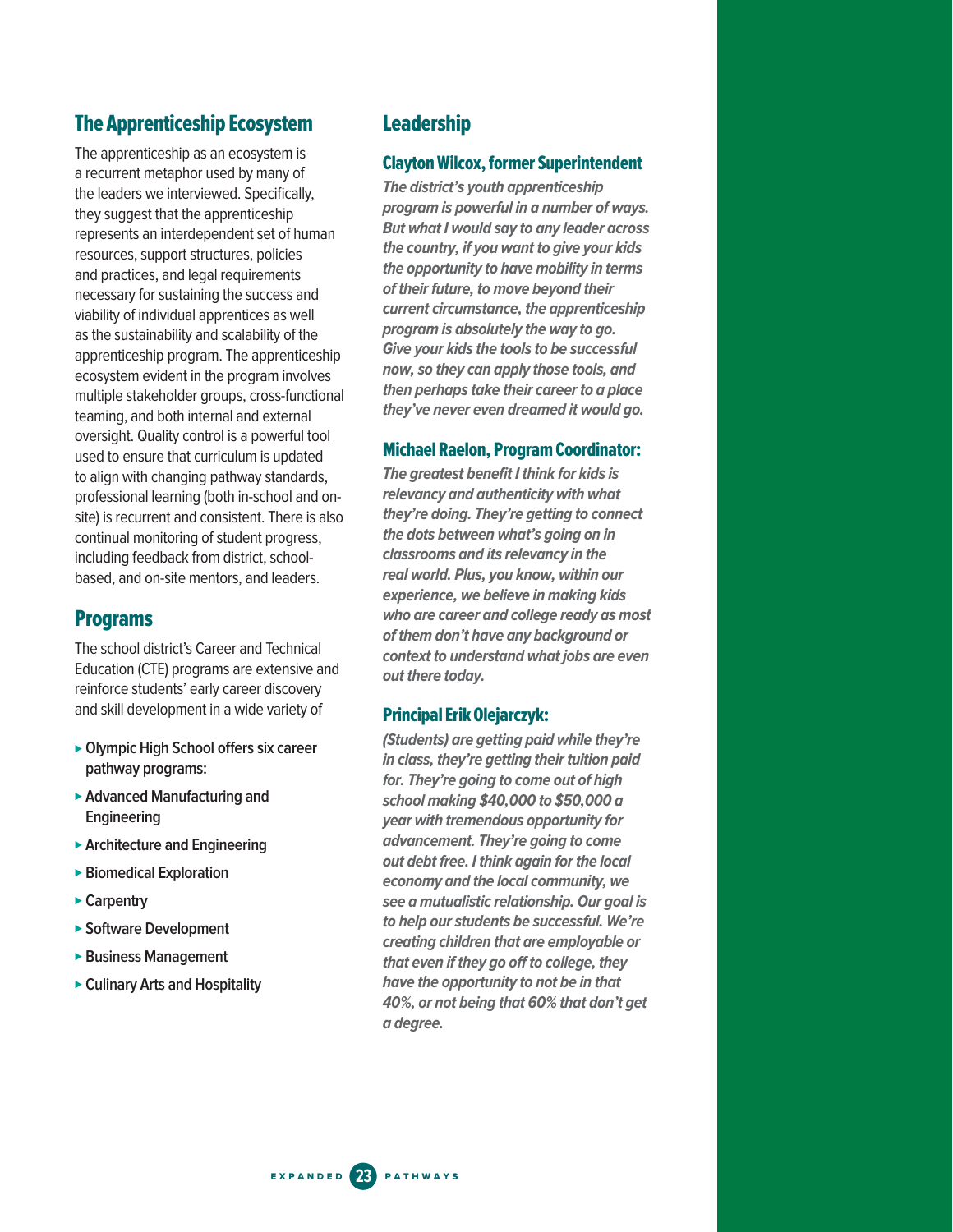![](_page_25_Picture_0.jpeg)

# **Tech Ready Apprenticeships for Careers in Kentucky (TRACK)**

Kentucky Department of Education and the Kentucky Office of Apprenticeship

VIDEO LINK

![](_page_25_Picture_4.jpeg)

[AASA Kentucky Youth](https://www.youtube.com/watch?v=uLArpzXH-EE&feature=youtu.be)  **[Apprenticeships](https://www.youtube.com/watch?v=uLArpzXH-EE&feature=youtu.be)** 

![](_page_25_Picture_6.jpeg)

TRACK represents a partnership between the Kentucky Department of Education's Office of Career and Technical Education and the Kentucky Labor Cabinet. Its primary goal is to provide secondary students with career pathway opportunities into Registered Apprenticeship programs. This cross-functional partnership is a business and industry-driven program designed to create a pipeline for students to enter post-secondary apprenticeship training. TRACK employers are able to tailor the program for their specific needs and are able to select the Career and Technical Education courses and students for their apprenticeship pathway. This process creates a competitive recruiting environment to ensure that employers benefit by gaining future employees who have a good foundation and an interest in that occupation. Additionally, it enables students to receive a nationally recognized credential at little or no cost.

### Benefits for Students

- ⊲ **The apprenticeship program benefits students:**
- ⊲ **Reinforces students' capacity for developing and applying a range of higher order reasoning skills, including critical thinking, creative problem solving, and analysis.**
- ⊲ **The experiential learning approach in all TRACK sites addresses students' innate need for high levels of engagement, multi-sensory learning options, growing levels of independence and autonomy, and self-efficacy.**
- ► TRACK students report that they learn **best when they receive coaching to develop requisite knowledge and skills—and then participate in self-guided application.**
- ⊲ **TRACK addresses the wide range of skills, competencies, and dispositions that include the capacity to work successfully as a member of a group; communicate in written, spoken, and multi-media formats; acquire and apply a range of advanced technology skills and competencies; and a capacity for self-directed work leading to clear outcomes.**
- ⊲ **The TRACK apprenticeship experience is powerfully aligned with growing national emphasis upon "personalizing" the learning experience for students.**
- ⊲ **Nationally-recognized industry certification/credential**

### Benefits for Education and Industry

- ⊲ **Apprenticeships ensure that regional industries and businesses have skilled entry-level workers capable of succeeding in a continually changing and technology-driven work environment.**
- ⊲ **The economies of the state of Kentucky, its various regions, and locales benefit significantly from sustained technical assistance and support to improve the workforce; credentialing reinforcing national industry-recognized standards; tax credits available in many states for employers participating in apprenticeships meeting federal guidelines and standards; and access to federal resources, including funding from many federal programs specifically designed to sustain and scale apprenticeships in high-yield, high-needs employment areas.**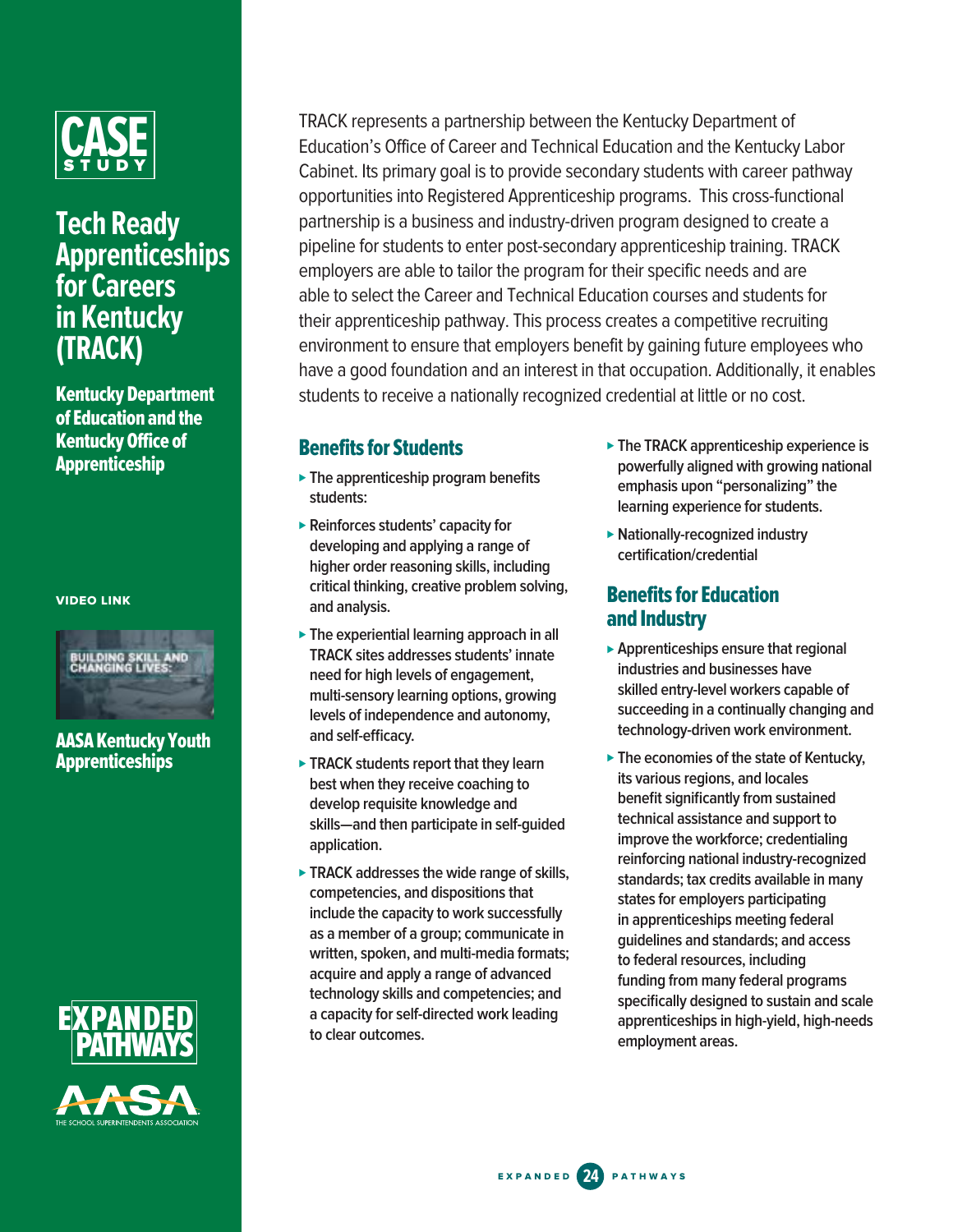### Key Components of the Ecosystem in Kentucky

- ⊲ **The TRACK apprenticeship ecosystem offers students a constellation of interconnected support services and interventions. This ecosystem involves several requirements for its success, sustainability, and scalability:**
- ⊲ **Alignment between students' academic experience and industry workforce needs and consistent revision and enhancement of apprenticeship-related coursework to make it timely, relevant, and aligned with changes in industry practices and needs.**
- ⊲ **Highly-skilled and committed personnel, including program coordinators, guidance counselors, principals and central office staff responsible for ensuring viable program and policy implementation.**
- ⊲ **Industry mentors that reinforce learners' successful mastery of key skills and technical requirements and orientation to the organizational culture and expectations of the business and the industry it represents.**
- ⊲ **Industry partners that provide ongoing feedback and recommendations concerning their needs for future employees, the range of technical and workplace skills required for a specific career pathway, and ideas for curriculum design.**
- ► Parent engagement and support; and **Student engagement**
- ⊲ **Post-secondary partners that grant credits and degrees work closely with industry partners to ensure alignment between courses and the workplace skills required for success.**

### Programs

A program of study for each TRACK career pathway is a coherent, unduplicated sequence of rigorous academic and career/ technical courses including dual credit opportunities, leading to postsecondary degrees and industry recognized certifications and/or licensures:

- ⊲ **Agriculture, Food, and Natural Resources**
- ⊲ **Arts, Audio-Visual Technology, and Communications**
- ⊲ **Architecture and Construction**
- ⊲ **Business Management and Administration**
- ⊲ **Education and Training**
- ⊲ **Finance**
- ⊲ **Government and Public Administration**
- ⊲ **Health Science**
- ⊲ **Hospitality and Tourism**
- ⊲ **Human Services**
- ⊲ **Information Technology**
- ⊲ **Law, Public Safety, Corrections, and Security**
- ⊲ **Manufacturing**
- ⊲ **Marketing**
- ⊲ **Science, Technology, Engineering, and Mathematics**
- ⊲ **Transportation, Distribution, and Logistics**

EXPANDED **25** PATHWAYS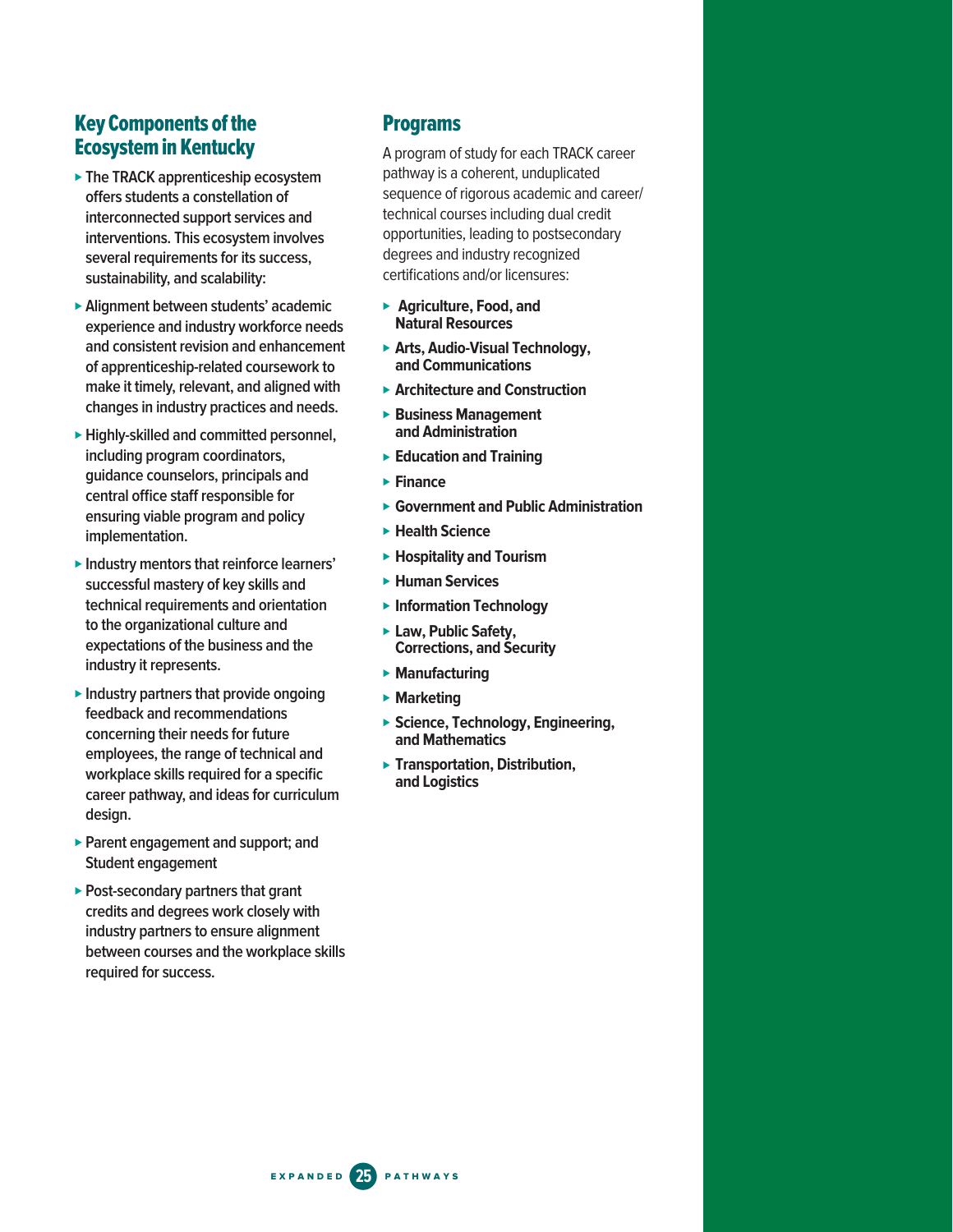**"If someone were to ask me, 'Why would you invest or participate in youth apprenticeship program?' I would answer that number one, it's great for the student. It empowers them. It gives them confidence. They get to move forward. It's also great for the family. Number two, it produces a skilled and well-trained workforce. That is the common dialogue across not just Russell County or our region here in Kentucky but, really, nationwide. Without question, we need a trained workforce. A youth apprenticeship program provides that opportunity for business and industry." MICHAEL FORD**<br>SUPERINTENDENT

Spotlight on Russell County School District

Russell County School District, led by Superintendent Michael Ford, is located in Jamestown, Kentucky, in the south central part of the state. The school system has 3,130 students and the percentage of students qualified for freed and reduced lunch is 73.4%.

The Russell County School District has a close working relationship with the Lake Cumberland Area Technology Center, serving both middle and high school students. Superintendent Ford and the Russell County Board modified curriculum and created flexible schedules to allow students to participate in their on-site apprenticeships and to finish their high school coursework. These changes were key to the program's success: "As superintendent, it's my responsibility to remove obstacles to make it work. Schedules need to be different for students who are working in the youth apprenticeship program. We have to get out of that mindset of 7:30 to 2:30 that everybody needs to be in a seat. Students have flexible scheduling. Some students may come to school every other day. They have an online curriculum, or we just make it work for them. Again, the Kentucky Department of Education affords us the opportunity to offer performance-based credits versus seat-time credits. It's my job and the school district's job to remove barriers to make that work for our industry and our schools."

A Russell County student apprentice shared, "My experience as an apprentice was life changing for me. I had to really make a dedication to a balance of education as well as work. At times, it can be a struggle to find the required number of hours in a day, but to understand also that the reward at the end of it was going to be something that propelled me into several different opportunities"

#### Leadership

#### Superintendent Michael Ford:

**Youth apprenticeships are growing in Kentucky and leadership across the needed stakeholders is a clear reason why: "One of the key parts of that process is the Kentucky Department of Education working with the Kentucky Department of Labor. Somebody has to connect the dots, including industry and corporate needs, relationships between school districts and the Department of Labor and the Kentucky Department of Education, and a complex variety of other issues. We are very fortunate in Kentucky to have the support of the Kentucky Department of Education and the TRACK program. We can pick up a phone call and talk directly to someone who serves as a liaison.** 

#### David Horseman, Associate Commissioner of Career and Technical Education:

**...all industries in Kentucky are struggling to find employees and skilled employees are what is in highest demand. Youth apprenticeships represent one of those opportunities that in the past has been offered for training purposes for adults, but we want to speed up feeding the pipeline by starting youth apprenticeships, and we've had great success with it up to this point."**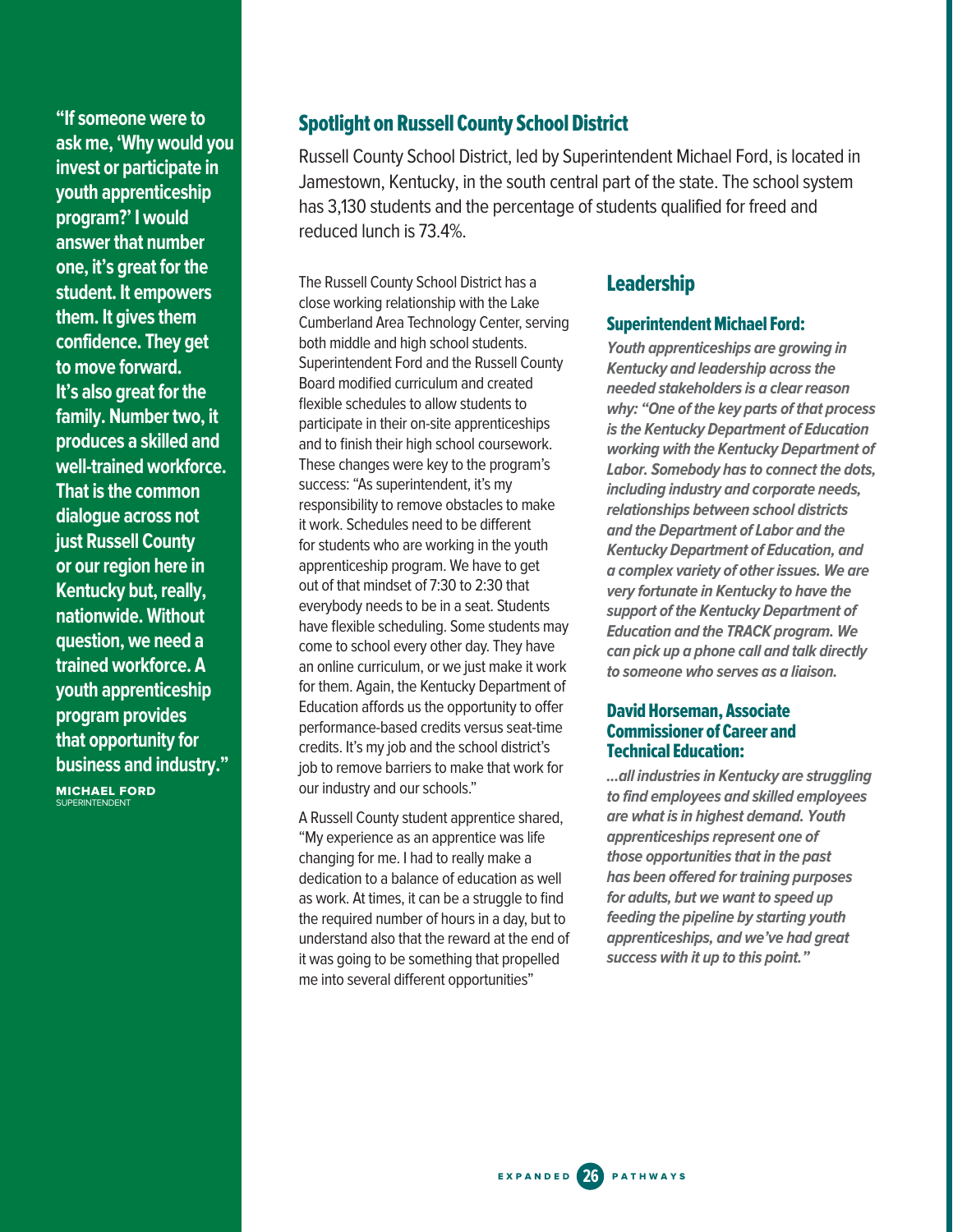# **District** Action Planning Guide

**These 10 questions can help you and your team assess where you are and plan for apprenticeship initiation, growth, or expansion.**

![](_page_28_Picture_2.jpeg)

| <b>GUIDE QUESTIONS</b>                                                                                                                                                     | <b>IDEAS AND RECOMMENDATIONS</b> |
|----------------------------------------------------------------------------------------------------------------------------------------------------------------------------|----------------------------------|
| 1. What do you consider to be the most<br>important aspects of an apprenticeship<br>program?                                                                               |                                  |
| 2. What are the ideas and insights in<br>this toolkit that have implications for<br>your apprenticeship program(s)?                                                        |                                  |
| 3. As you reflect upon your students in<br>your own school or district, who might<br>benefit most from participating in an<br>apprenticeship?                              |                                  |
| 4. As you discuss the reflections from<br>program leaders, which ideas and<br>statements seem especially significant<br>to you? Why?                                       |                                  |
| 5. How might you share key<br>components of this case study with<br>other staff in your school and district?                                                               |                                  |
| 6. How might you introduce key<br>concepts and recommendations to<br>business and corporate partners in<br>your area?                                                      |                                  |
| 7. What kinds of orientation and<br>information sessions would you<br>recommend for your school or district<br>to help parents understand the value of<br>apprenticeships? |                                  |
| 8. To what extent do classrooms in<br>your school or district reflect the<br>experiences in this toolkit? Which<br>instructional practices might need to be<br>altered?    |                                  |
| 9. What elements of your<br>apprenticeship ecosystem need to be<br>strengthened?                                                                                           |                                  |
| 10. What are the implications of the<br>ideas and recommendations presented<br>in this toolkit for your own leadership?                                                    |                                  |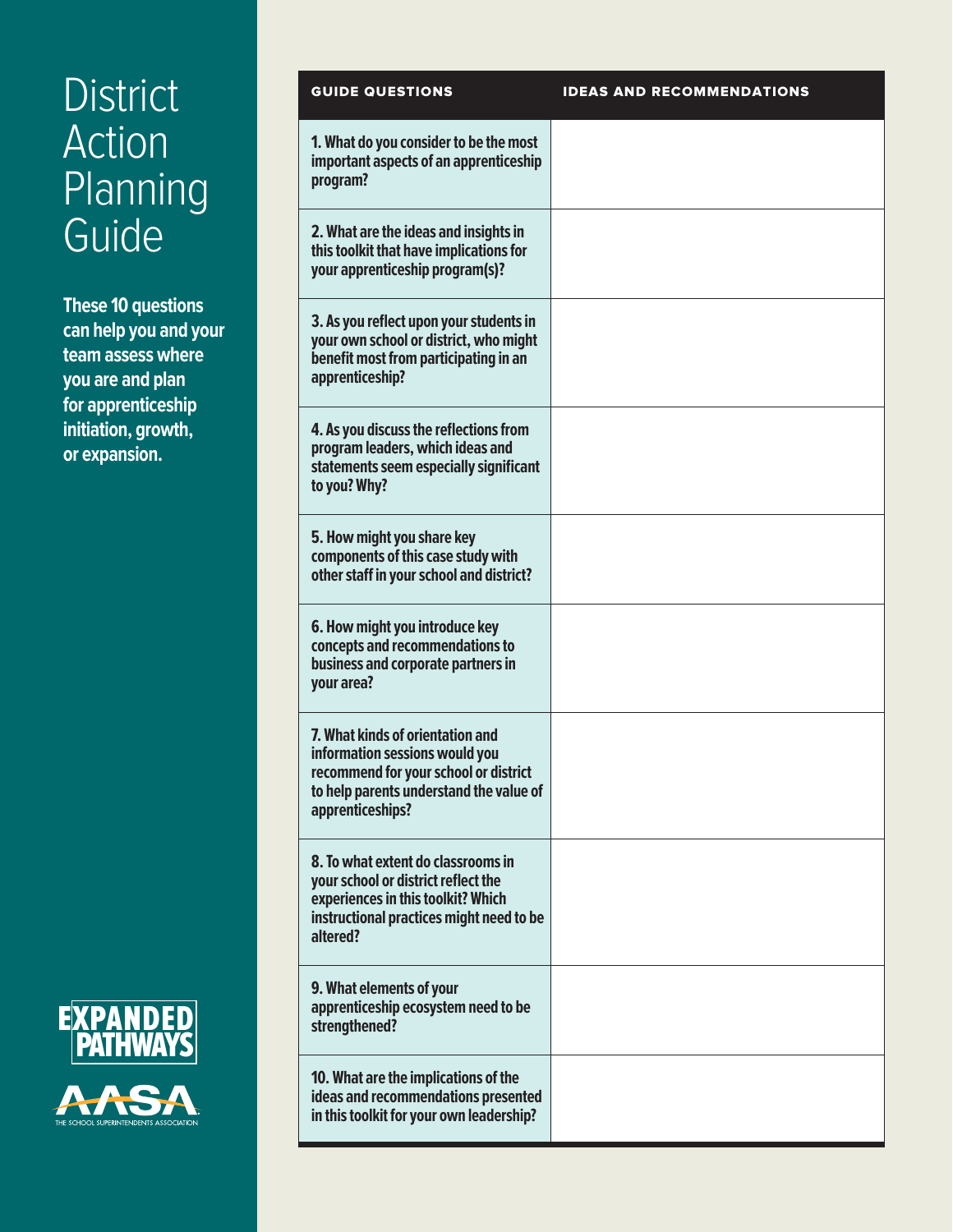# Literature on Youth Apprenticeships

**AASA worked with four graduate students from American University's School of Education to compile the following Literature Review. We'd like to thank Dr. Reuben Jacobson and his four students: Shallum Atkinson Michaela Cleveland, Renee Metellus, and Wedad Yassin for their contributions to Expanding Pathways.** 

### Before You Read

Prior to 2018, there was not a consensus on the definition of youth apprenticeships. While sorting through literature on apprenticeship there were a few terms used regularly, (1) pre-apprenticeship is a curriculum based program within a publicschool system that prepares students for entry into a state's Registered Apprenticeship program; (2) Youth Apprenticeship or Registered Youth Apprenticeship are programs that start during high school, most commonly during a student's junior year; (3) Registered Apprenticeships provide participants with advanced technical skills training needed to find employment in specific occupations and typically requiring a high school diploma or equivalent to participate. In school where the first two were not directly visible, we also see Career and Technical Education or CTE class, which are like preapprenticeship and youth apprenticeship models, but most commonly aligned to careers that require associates or bachelor's degrees. CTE programs give students the opportunity to start earning credentials towards these careers. When discussing Youth Apprenticeships, they are referred to as RYA only when they are specifically aligned to a Registered Apprenticeship Model. There are apprenticeship models seen in secondary education that are not registered with the Office of Apprenticeships of the Department of Labor and in this paper, they are referred to as Youth Apprenticeships. This research has been collected and reviewed for the purpose of supporting the expansion of Youth Apprenticeships towards Registration.

### **Introduction**

Youth Apprenticeship Programs are not a new concept. As of late, they have reemerged into the education policy conversation as the dynamic

and demand of the workforce is rapidly changing. Because of this, the education landscape is prompted to adapt in order to better serve those needs, especially as they pertain to career and technical education. RYAs can play an important role in the development of students and the creation of alternative pathways to success.

The "future of work" is constantly being refocused on early workforce training and job-ready learning. The framework for a youth apprenticeship program should combine academic and technical classroom instruction with work experience, allowing youth to explore a career and develop industry-specific workplace competencies and knowledge while still enrolled in high school (Uvin 2017). This literature review will discuss the current state of youth apprenticeship programs, describe the efforts currently in place to improve and expand them, and the importance of connecting high school students to youth apprenticeship programs.

### **History**

Attempts at expansion of youth apprenticeships in the United States teach us a few things about what is and is not effective. In a policy paper created in collaboration with the Institute for the Study of Labor in Germany, Robert Lerman, current Professor Emeritus of Economics at American University and fellow at the Urban Institute in Washington D.C., takes a close look at how the United States has not managed to sustain a "significant apprenticeship initiative" despite well-researched recommendations to do so by institutions like the Organisation for Economic Co-operation and Development (OECD) (Lerman 2012). Youth apprenticeship expansion has been an American public policy priority just a few times in the past, inspired by a skills gap in the job market. In the late 1980s and early 1990s, there was a federal push for more youth apprenticeships that saw its peak in the School-to-Work Opportunities Act. Although this Clinton Administration initiative was short-lived largely because many of the nation's school leaders, families, and employers could not get over the stigma of tracking toward a career too early, the possibility of more unions and the push for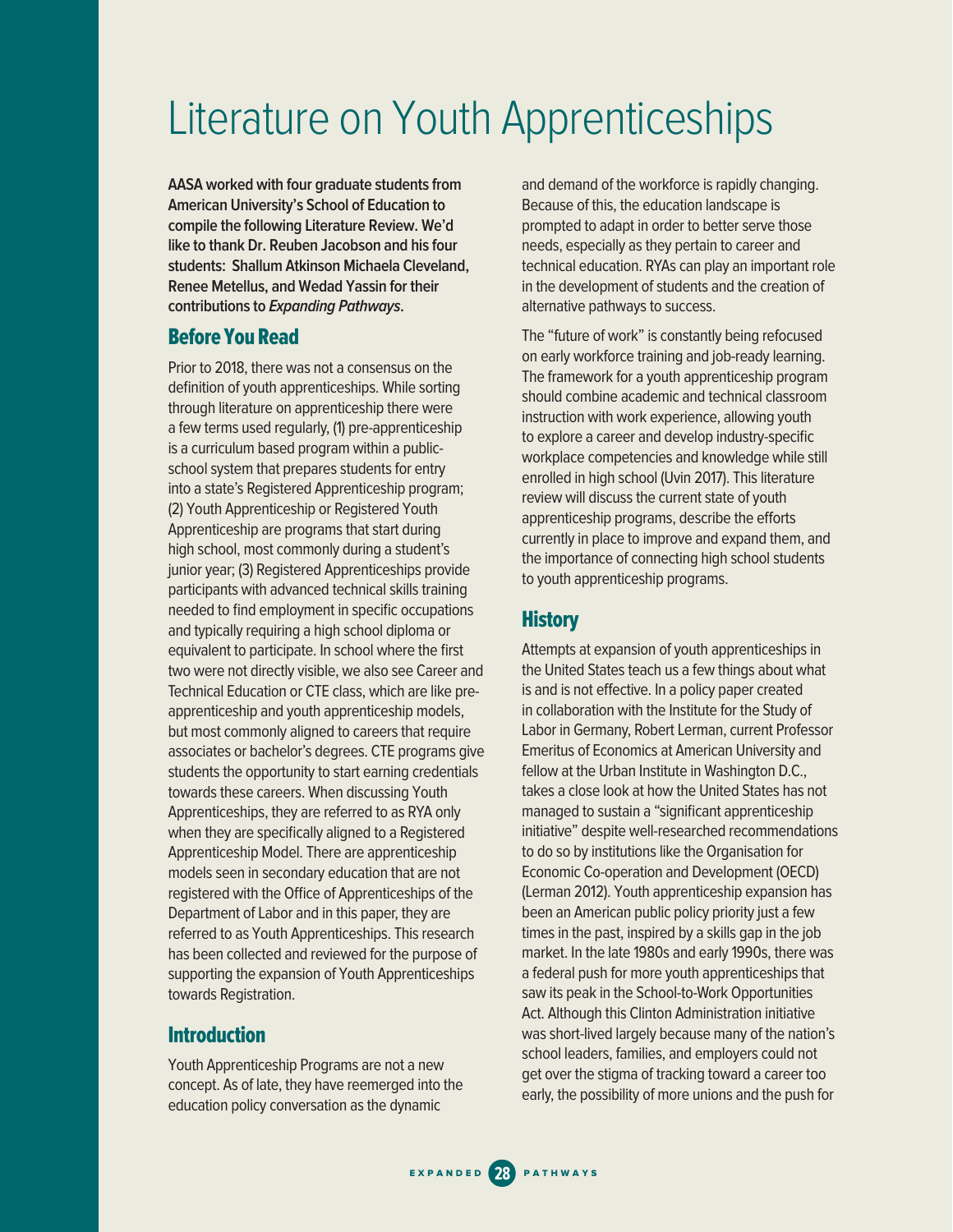direct college enrollment, some states went about apprenticeships in their own way and found success using intentional, collaborative tactics (Lerman 2012). Additionally, Lerman supports researcher Alan Hershey's claim that the limited scope of the types of apprenticeships, like job shadowing and traditional mentoring, that STWOA led school leaders to create did little for students' work-based learning that linked to school – the crux of the youth apprenticeship model.

The State of Wisconsin has had their own Youth Apprenticeship program since before the introduction of STWOA. In 1991, it was one of the first states to receive grants to sustain the expansion of apprenticeships. Wisconsin's smaller-scale initiative effectively brings together school system partners, employers, the Department of Workforce Development, and the state's Youth Apprenticeship consortium. Each partner within this system has a list of clearly defined responsibilities for participating in the youth apprenticeship program. The State of South Carolina has also taken a systemic approach to their youth apprenticeship program. Since at least the late 1990s, research has underlined the importance of mentorship as a key tenet of apprenticeships for youth. South Carolina has been incorporating this element in their youth apprenticeships since at least 1995, when researchers conducted a study on two of registered apprenticeship programs and high school students' experiences with them. The study found that mentors to these apprentices were able to effectively "instruct, demonstrate, coach, explain how or why tasks are completed, initiate apprentices into the culture of the workplace, and affirm a learner's value as an employee and as a person" (Evanciew & Rojewski, 1999). Now based in the state's technical college system, Apprenticeship Carolina has given over 12,000 student apprentices a clear pathway between their work in high schools, their work-based learning, and a degree from any one of the state's 16 technical colleges (Berube & Parilla 2018).

#### Importance of Youth Apprenticeships

Youth apprenticeships carry positives with them for participants who choose these pathways in place of others. Youth apprenticeships can be described as motivating for those who prefer learning by doing as opposed to purely school-based settings (Lerman 2015). Additionally, in another piece, where Lerman

talks about how apprenticeships can be used as a tool to help Baltimore youth, he says that apprenticeships help young people develop independence and selfconfidence through their ability to perform difficult tasks (Lerman 2015 (2)).

In The Means To Grow Up, Robert Halpern says, "Apprenticeship provides a structure for adolescents' need to express, question, imagine, take risks, deconstruct, test limits and make their own meaning." Apprenticeships provide the safe spaces for these structures with reasonable boundaries, with an "authoritative adult" committed to teaching and sharing his/her knowledge (Halpern 2009). Halpern continues to list the many reasons why apprenticeships make developmental sense for adolescents. Apprenticeships build capacity for trust and openness to learning, and youth learn more deeply about occupations they would not have considered otherwise. Likewise, apprenticeships provide students with authentic experiences, giving them the opportunity to take on responsibility and tackle social and moral issues in the workplace (Evanciew & Rojewski, 1999). Apprenticeships also provide a healthy outlet to "decenter" youth. Students learn to focus on the work at hand, and their performance is evaluated within an explicit framework focused on their task rather than the student (Halpern 2009).

#### Current State

For generations, career readiness standards have been aligned to the connection of opportunity to higher education. The assumption was that if one graduated high school and attended a postsecondary institution, they would receive a high paying job to support themselves and their families, securely placing themselves in the middle class. However, over the last three decades we have seen the lack of affordable postsecondary options leading to high debt or low enrollments/completion into postsecondary institutions (Parton 2018). "While high school graduation rates are at historic highs, still nearly a third of students do not enroll in postsecondary education after graduation" (Parton 2017) Which would be assumed to have led America towards having a nationwide youth unemployment rate of 12.2 percent in July of 2015, more than double the general unemployment rate of 5.3 percent (Chang 2015).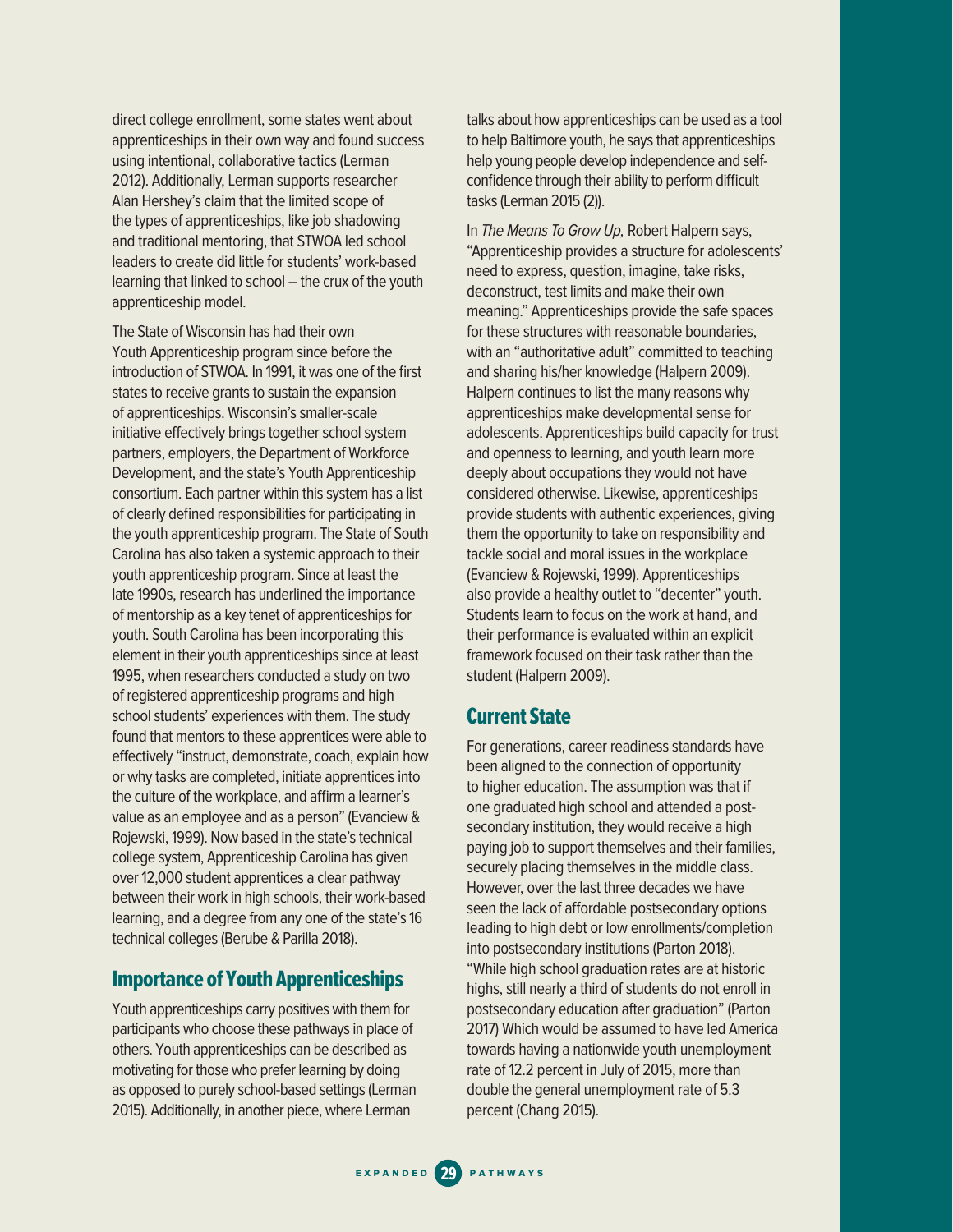Currently, the Department of Labor runs the Registered Apprenticeship (RA) program. This is the largest official apprenticeship system in the country with about 440,000 participants in 2014 (Chang 2015). RA programs are sponsored by employers, employer associations, labor organizations, and intermediaries. Intermediaries tend to be community-based organizations, nonprofits and/ or community colleges (Rice 2016). Some RAs are connected to pre-apprenticeships programs which prepare participants, mainly youth, for RAs, but generally RAs are not targeted towards youth, with the average age of apprenticeships being 30 (Chang 2015).

Brent Parton at New America, while discussing policymakers attempting to connect educational learning and workforce training, noted that an "apprenticeship stands out as compelling, but an underutilized option". Additionally, he found that the programs that are available tend to also be heavily concentrated in skills and trade fields rather than "white-collar" fields like financial services or information technology, (Parton 2017). One of the struggles of facilitating youth apprenticeships has been the lack of RAs industry diversity and the lack of opportunities available for partnerships. Robert Lerman confirmed that apprenticeships in the United States primarily focus on construction and manufacturing occupations, with large-scale programs in carpentry, electrical, machining, maintenance, pipe-lifting, shipbuilding, and welding (Lerman 2015). Historically, vocational training and apprenticeships have been associated with segregating and tracking minority and working-class students into "low-quality" education (Chang 2015).

Prior to 2018, there was no consensus on the definition for youth apprenticeships, and currently the landscape of youth apprenticeships is nowhere near a coherent system, but can be simplified to four frameworks:

**Public Statewide infrastructure: A state grants funds to regional consortia that work with employers and school districts to develop and manage youth apprenticeship programs (Parton 2017).**

**Private-Franchising Model: In this model, private, community organization and associations lead the expansion. Through this franchising model** 

**apprenticeship intermediaries independently operate and finance their programs but are governed for quality by the states RA system (Parton 2017).** 

**Statewide Public-Private Partnership: A nonprofit serves as a statewide intermediary between the school districts and employers across the state in order to build a system to support youth apprenticeships. This gives the private-nonprofit control over the creation of the program and the facilitation of relationships while also relieving the burden of creating the program from the districts and schools (Parton 2017).**

**Registered-CTE Programs: In districts where we do not see established pre-apprenticeship or RYAs we may see Registered CTE Programs. In these programs students are enrolled in CTE coursework at their schools that the state has aligned to an RA program in high demand industries. Students taking these courses would receive credit towards an RA program but are not necessarily directly connected or supported in the transition to the RA (Rice 2016).**

#### Efforts to Expand

In September 2015, the Department of Labor announced a plan to provide \$175 million in grants to 46 different apprenticeship programs over 5 years. In 2016, while recognizing Governors' unique ability to create statewide strategies to expand apprenticeships, the Department has provided \$9.5 million for ApprenticeshipUSA State Accelerator Grants, to facilitate the process of apprenticeship expansion and diversification. Since then, in 2018, the Department of Labor announced "awards totaling \$183.8 million to support the development and expansion of apprenticeships for educational institutions partnering with companies that provide a funding match component" as well as the provision of "an additional \$100 million for efforts to expand apprenticeships and close the skills gap" (Department of Labor 2019).

Although this funding is not uniquely allocated toward the expansion of Youth Apprenticeship programs, these grants have a significant ability to diversify the opportunities available within apprenticeship programs, as well as their power to provide states with more pathways to postgraduation opportunities. With the increased industry diversity in the RA program, we can see a shift in opinions towards apprenticeships. According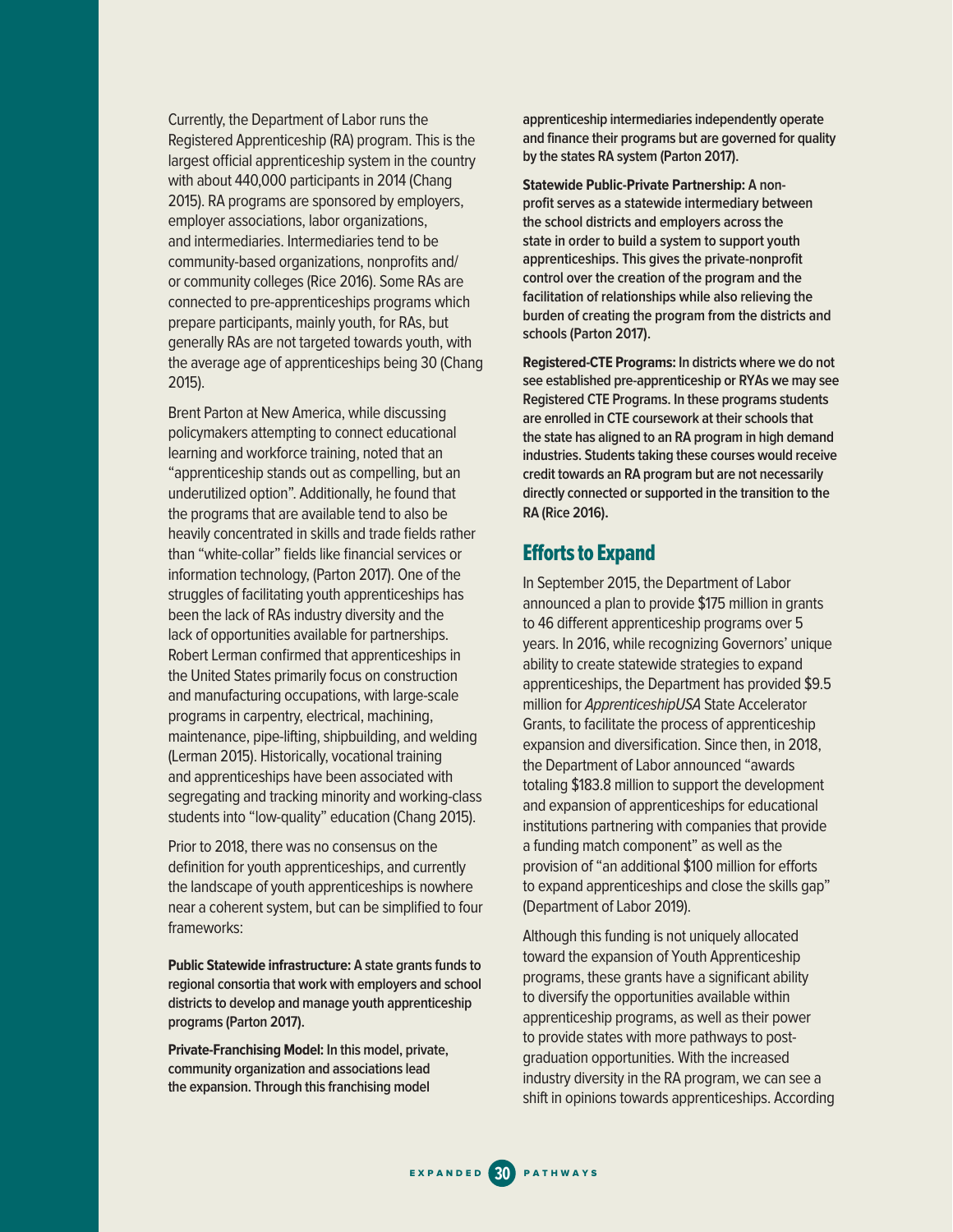to Brent Parton of New America, "well-designed apprenticeship programs can smooth transitions between high school and postsecondary education by helping students acquire skills, experience, and credentials with value in the labor market. For employers citing "soft skill" deficits, out-of-date education programs or the need to tap into younger, more diverse workforce, youth apprenticeships offers another way forward" (Parton 2017).

Furthermore, experts find that there is less of an investment needed for apprenticeship programs than community and technical colleges because employers take on most of those costs on their own, (Chang 2015). This allows for youth apprenticeship programs to be used as selling points to schools knowing that they will not have to take on costs associated with incorporating these types of programs. Also, in addition to low costs being passed onto schools with apprenticeship programs, the students get the unique benefit of "earn-andyou-learn", making money while also working toward certifications and credits (Chang 2015). As the Century Foundation report and others recount, apprenticeship programs greatly benefit students who have limited resources and are seeking opportunities that allow them to hit the ground running and begin building for their future in a way that is more practical to them than entering a college program directly after years of strictly classroombased learning.

Today, the Center on Education and Skills of New America has launched the Partnership to Advance Youth Apprenticeships (PAYA). PAYA's first initiative was to set clear definitions and guidelines for what high-quality youth apprenticeships look like. The definition and principals can be found [here.](https://www.newamerica.org/education-policy/partnership-advance-youth-apprenticeship/about/) In January, PAYA launched a grant initiative to support the expansion of youth apprenticeship programs in cities and states across the United States. At the close of the submission period in March 2019, there were 223 applicants, representing 49 of the 50 states and Puerto Rico (White 2019).

### Examples of Youth Apprenticeships (Case Studies)

In 2014, the Maryland Economic Development and Business Climate Commission met and recommended that the state of Maryland create an apprenticeship preparation program. Founded in October 2016, the Maryland Apprenticeship and Training Program was awarded a grant of 2.2 million dollars with the goal of "aligning apprenticeships with Maryland's workforce system" (Youth Apprenticeship Advisory Committee Annual Report, 2018). Since its creation, the program has developed a total of 45 Registered Apprenticeship programs, 22 programs were reactivated, and participants have worked in over 34 occupations throughout the state. While focusing on skills in Science, Technology, Engineering and Math, Maryland apprentices have the opportunity receive an industry recognized credential, but they also may receive credits towards an associate degree. Since the pilot program began in 2016, "the number of Registered Youth Apprenticeships has increased by 145% and MATP has over 44 eligible employers (a 215% increase from the first year of the pilot program)" (Bottalico 2016).

In Chicago, After School Matters, a nonprofit focused on creating youth apprenticeships throughout the city, has developed them since 1991. Beginning in 2001, the program has impacted more than 300,000 teens. ASM not only encouraged student reflection but identified "six dimensions to help them reflect on the program experience" (Health 2001). A study on the program conducted in 2006 reported that "At one level, apprentices echo many of the issues raised by instructors [including] not realizing how much work their apprenticeship would be but describe liking the reality of feelings evoked by what they have to do and struggle with"(Halpern 2006). Today, After School Matters is seeing results from their participants, noting that "After School Matters' Freshman On-Track rate has risen from 79 to 89 percent, participants miss fewer school days (7.5 days missed versus 9.6) and 90% of our high school seniors recently graduated making participants 2.7 times more likely to graduate than nonparticipants" (Goerge, Cusick, Wasserman & Gladden 2007).

Further South in the state of Kentucky, the Kentucky Department of Education's Office of Career and Technical Education and the Kentucky's Office of Apprenticeship convened and created Tech Ready Apprentices for Careers in Kentucky. Piloted in 2015, the program places high school students in over 16 career clusters across the state including government and public administration, finance,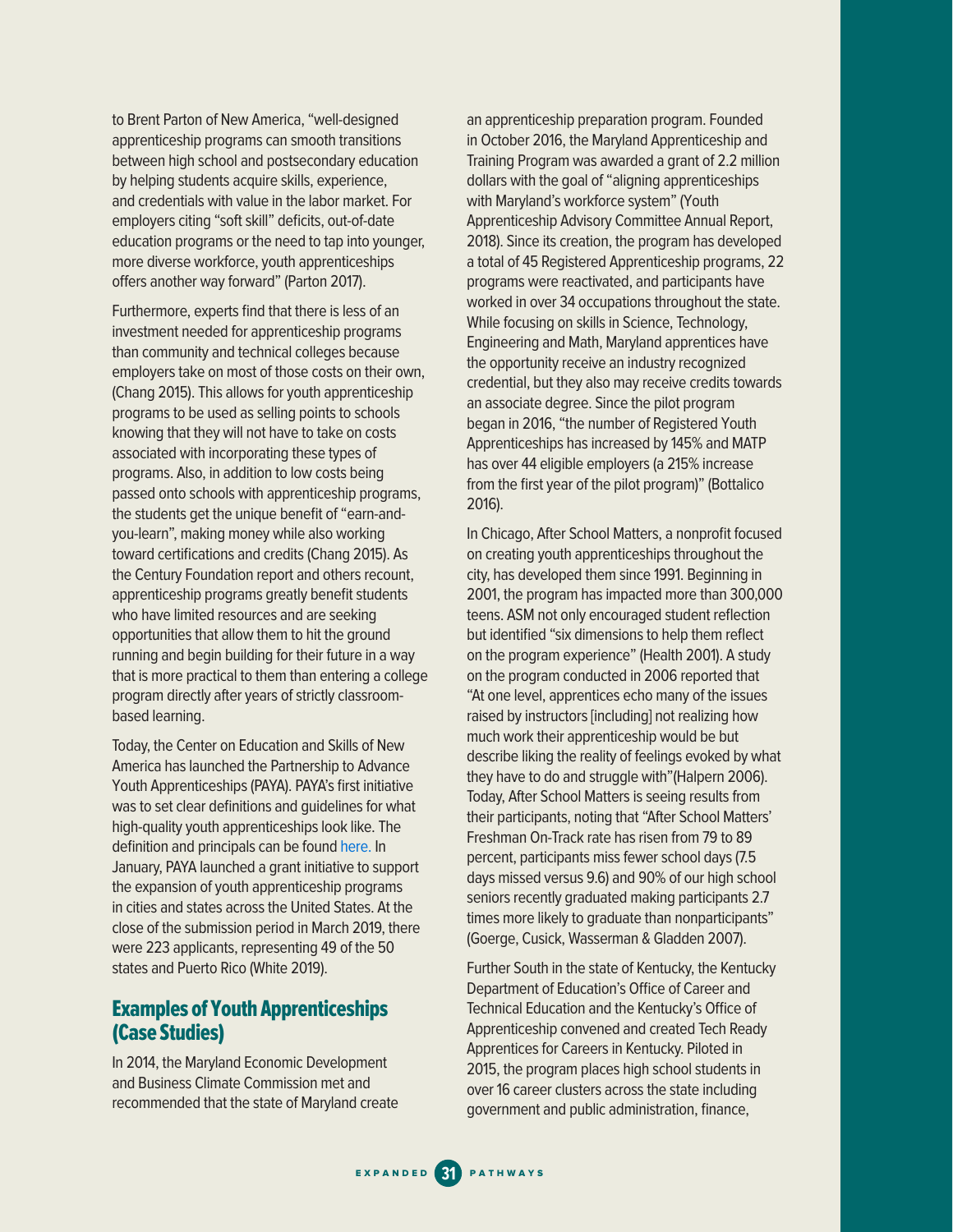marketing, and transportation/logistics. In 2017, the US Department of Education named TRACK as an exemplar Youth Apprenticeship model in the nation in the Opportunities for Connecting Secondary Career and Technical Education Students and Apprenticeship programs. The report highlights the program's full instructional alignment and full program articulation, stating, "in 2014-2015, the statewide TRACK program had 14 participants in its manufacturing program. It has a 100 percent high graduation rate and a placement rate of 25% in apprenticeships, 38% in postsecondary education and 37% in the workforce or the military" (Kreamer & Zimmerman 2017).

In Wisconsin, there has been an increased investment in strengthening the connections between the state's technical College system, state industry association and connections with their longstanding RA system in order to expand the "YA to RA" bridge programs to offer more seamless transitions for youth. (Parton 2017). The department's grants funded apprenticeship opportunities for approximately 2,500 high school students in the 2015-2016 school year (Beard et. al. 2015). Today, Wisconsin still trains more than 5,000 youth apprentices, with the highest-involvement industries being hospitality, health science, and agriculture, respectively (YODA Dashboard 2019). Similarly, there are pre-apprenticeship programs in Connecticut, Florida, Kentucky, and Washington. In a preapprenticeship, like the "YA to RA" program, high school students participate in programs that prepare them to enter apprenticeships once they graduate while receiving technical instruction and classroom training in CTE courses (Rice 2016).

Regional youth apprenticeship consortia, such as those in North Carolina, set the precedent for expanding RYAs in a local setting. In the last 3 years, North Carolina has tripled the number of high-school apprentices. Although North Carolina also provides pre-apprenticeship opportunities, the number of participants in their RYA programs is three times more, thanks to the support of 12 regional consortia helping youth connect with careers in advanced manufacturing (Rice 2016).

### **Conclusion**

Youth apprenticeships provide an alternative pathway for students to connect their in-classroom learning to potential future careers. It serves as a low-cost investment for employers and schools, as well as an immediate return on investment for students, as they can earn money as they continue to learn new skills. As referenced in the case studies above, these opportunities allow for growth in student success outcomes, as the chances for long-term success are compounded when students select different routes that better suit their long-term goals. As the future of work conversation continues in school districts, schools must be attentive to implementing these programs that provide options for students as resources for students who may view it as more practical and feasible to earn money, while also continuing to learn in a classroom setting. The federal government is taking a more active role in the expansion of registered youth apprenticeship programs, but there must also be a push coming from the schools themselves to bring these very programs to local communities to solve unique workforce skills gaps and benefit marginalized student populations. It is likely that the government will not only need to play an even larger role in youth apprenticeships going forward, but for them to thrive and be successful across the board, schools and employers will need to invest in them financially and strategically at a much higher level to allow students to have opportunities to grow that exist outside of college. Youth apprenticeship programs have been shown to be beneficial and successful. However, as outlined in the literature review, they are also underutilized, and this ought to change.

The limitations of existing literature on the expansion of Youth Apprenticeships are rooted in the changing dynamic of workforce needs. As youth apprenticeship programs have recently regained popularity, we have yet to see a substantial work with a longitudinal perspective of a program that still exists today. Most of research of this type is outdated and related to the needs of a much different workforce. Additionally, many of the government programs that have been put into action do not have completed reports on their results and impact, as they are still ongoing. This has been a barrier as well. The existing research on youth apprenticeships also did not often focus on industry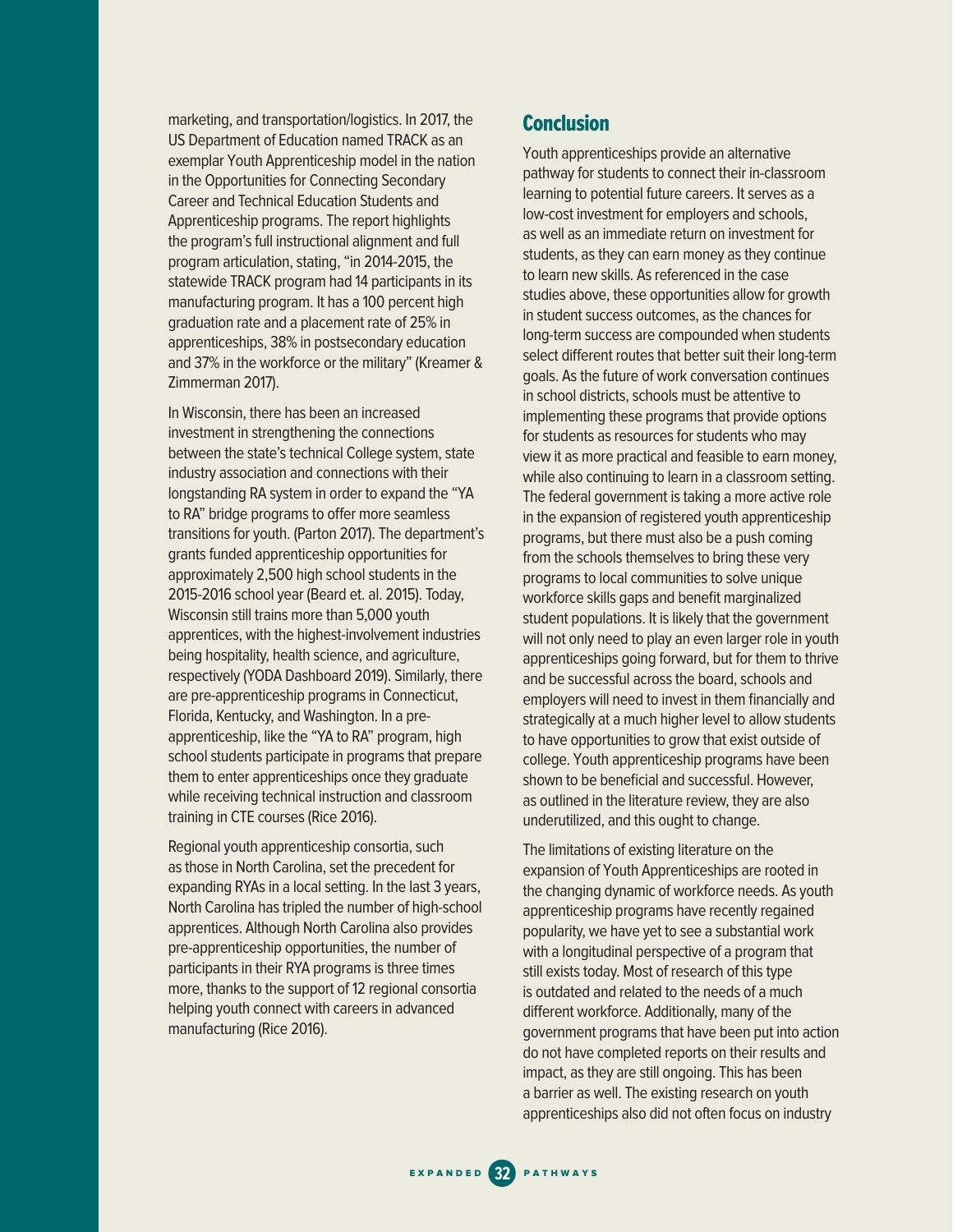specific apprenticeships, although anecdotal evidence in some of the sources listed above shows a broad range of occupations in programs that were

#### Works Cited

[fredericknewspost.com](http://fredericknewspost.com). (n.d.). Retrieved August 7,2019, from [https://www.fredericknewspost.com/news/](https://www.fredericknewspost.com/news/economy_and_business/apprenticeship-program-offersfrederick-county-students-on-the-job-experience/article_c49e08e8-c24b-5ece-b971-9a835a3abf23.html) [economy\\_and\\_business/apprenticeship-program](https://www.fredericknewspost.com/news/economy_and_business/apprenticeship-program-offersfrederick-county-students-on-the-job-experience/article_c49e08e8-c24b-5ece-b971-9a835a3abf23.html)[offersfrederick-county-students-on-the-job-experience/](https://www.fredericknewspost.com/news/economy_and_business/apprenticeship-program-offersfrederick-county-students-on-the-job-experience/article_c49e08e8-c24b-5ece-b971-9a835a3abf23.html) [article\\_c49e08e8-c24b-5ece-b971-9a835a3abf23.html](https://www.fredericknewspost.com/news/economy_and_business/apprenticeship-program-offersfrederick-county-students-on-the-job-experience/article_c49e08e8-c24b-5ece-b971-9a835a3abf23.html)

Berube, J. P. and A. (2001, November 30). Building one of America's fastest-growing apprenticeship programs: A Q&A with Brad Neese of Apprenticeship Carolina. Retrieved August 7, 2019, from Brookings website:

[https://www.brookings.edu/blog/theavenue/2015/04/07/building](https://www.brookings.edu/blog/theavenue/2015/04/07/building-one-of-americas-fastestgrowing-apprenticeship-programs-a-)[one-of-americas-fastestgrowing-apprenticeship-programs-a-](https://www.brookings.edu/blog/theavenue/2015/04/07/building-one-of-americas-fastestgrowing-apprenticeship-programs-a-)

Chang, C. (2015, November 15). Can Apprenticeships Help Reduce Youth Unemployment? Retrieved August 6,2019, from The Century Foundation website:

<https://tcf.org/content/report/apprenticeships/>

Chang, C. (2016, January 11). The Case for Expanding Youth Apprenticeships. Retrieved August 6, 2019,from The Century Foundation website: [https://tcf.org/content/commentary/the-case](https://tcf.org/content/commentary/the-case-for-expanding-youthapprenticeships/)[for-expanding-youthapprenticeships/](https://tcf.org/content/commentary/the-case-for-expanding-youthapprenticeships/)

Definition and Guiding Principles for High-Quality Youth Apprenticeships. (n.d.). Retrieved August 6, 2019, from New America website:

[https://www.newamerica.org/education-policy/edcentral/](https://www.newamerica.org/education-policy/edcentral/youth-apprenticeship-definition-and-guiding-principles) [youth-apprenticeship-definition-and-guiding-principles/](https://www.newamerica.org/education-policy/edcentral/youth-apprenticeship-definition-and-guiding-principles)

Employment & Training Administration. (2019, June 24).U.S. Department of Labor Makes Major Announcements on Apprenticeship Expansion | U.S. Department of Labor. Retrieved August 6, 2019, from

<https://www.dol.gov/newsroom/releases/eta/eta20190624>

FACT SHEET: Investing \$90 Million through ApprenticeshipUSA to Expand Proven Pathways into the Middle Class. (2016, April 21). Retrieved August 6, 2019, from [whitehouse.gov](http://whitehouse.gov) website: [https://obamawhitehouse.archives.gov/the](https://obamawhitehouse.archives.gov/the-pressoffice/2016/04/21/fact-sheet-investing-90-million-through-apprenticeshipusa-expand-proven)[pressoffice/2016/04/21/fact-sheet-investing-90-million](https://obamawhitehouse.archives.gov/the-pressoffice/2016/04/21/fact-sheet-investing-90-million-through-apprenticeshipusa-expand-proven)[through-apprenticeshipusa-expand-proven](https://obamawhitehouse.archives.gov/the-pressoffice/2016/04/21/fact-sheet-investing-90-million-through-apprenticeshipusa-expand-proven)

Kreamer, K. B., & Zimmerman Andrea. (2017).Opportunities for Connecting Secondary Career and Technical Education (CTE) Students and Apprenticeship Programs. (n.d.). Retrieved from [https://cte.careertech.org/sites/default/files/files/resources/](https://cte.careertech.org/sites/default/files/files/resources/Opportunities_Connecting_Secondary_CTE_Apprenticeships.pdf) [Opportunities\\_Connecting\\_Secondary\\_CTE\\_Apprenticeships.pdf](https://cte.careertech.org/sites/default/files/files/resources/Opportunities_Connecting_Secondary_CTE_Apprenticeships.pdf)

Lerman, R. I., & Packer, A. (2016, June 4). Youth Apprenticeship: A Hopeful Approach for Improving Outcomes for Baltimore Youth. Retrieved August 6,2019, from Urban Institute website: [https://www.urban.org/research/publication/youth-apprenticeship](https://www.urban.org/research/publication/youth-apprenticeship-hopeful-approach-improving-outcomes-baltimore-youth)[hopeful-approach-improving-outcomes-baltimore-youth](https://www.urban.org/research/publication/youth-apprenticeship-hopeful-approach-improving-outcomes-baltimore-youth)

being implemented at state levels rather than school levels. This type of review would need to be done as more information becomes available.

Kreamer, K. B., & Zimmerman Andrea. (2017).Opportunities for Connecting Secondary Career and Technical Education (CTE) Students and Apprenticeship Programs. (n.d.). Retrieved from [https://cte.careertech.org/sites/default/files/files/resources/](https://cte.careertech.org/sites/default/files/files/resources/Opportunities_Connecting_Secondary_CTE_Apprenticeships.pdf) [Opportunities\\_Connecting\\_Secondary\\_CTE\\_Apprenticeships.pdf](https://cte.careertech.org/sites/default/files/files/resources/Opportunities_Connecting_Secondary_CTE_Apprenticeships.pdf)

Parton, B. (2017). YOUTH APPRENTICESHIP IN AMERICA TODAY. 32. Retrieved from [https://na-production.s3.amazonaws.com/](https://na-production.s3.amazonaws.com/documents/Youth-Apprenticeship-Today.pdf) [documents/Youth-Apprenticeship-Today.pdf](https://na-production.s3.amazonaws.com/documents/Youth-Apprenticeship-Today.pdf)

Parton, B. (n.d.). (2018). Announcing the Partnership to Advance Youth Apprenticeship. Retrieved August6, 2019, from New America website:

[https://www.newamerica.org/education-policy/edcentral/](https://www.newamerica.org/education-policy/edcentral/announcing-partnership-advance-youth-apprenticeship/) [announcing-partnership-advance-youth-apprenticeship/](https://www.newamerica.org/education-policy/edcentral/announcing-partnership-advance-youth-apprenticeship/)

Rice, O., Hudson, J., Foster, L. R., & Klein, S. (2016).Connecting Secondary Career and Technical Education and Registered Apprenticeships: A Profile of Six State Systems (p. 83). Retrieved from U.S. Department of Education website: [https://sites.ed.gov/underservedyouth/files/2017/01/MS5-](https://sites.ed.gov/underservedyouth/files/2017/01/MS5-Connecting-Secondary-Career-and-technical-Education-and-Registered-Apprenticeship-A-profile-of-Six-State-Systems.pdf) [Connecting-Secondary-Career-and-technical-Education-and-](https://sites.ed.gov/underservedyouth/files/2017/01/MS5-Connecting-Secondary-Career-and-technical-Education-and-Registered-Apprenticeship-A-profile-of-Six-State-Systems.pdf)[Registered-Apprenticeship-A-profile-of-Six-State-Systems.pdf](https://sites.ed.gov/underservedyouth/files/2017/01/MS5-Connecting-Secondary-Career-and-technical-Education-and-Registered-Apprenticeship-A-profile-of-Six-State-Systems.pdf)

U.S. Department of Labor Makes Major Announcements on Apprenticeship Expansion | U.S. Department of Labor.(n.d.). Retrieved August 7, 2019, from <https://www.dol.gov/newsroom/releases/eta/eta20190624>

Uvin, J. "Framework on Registered Apprenticeship for High School Students" U.S. Department of Education and U.S. Department of Labor. January 17, 2017.

[https://wdr.doleta.gov/directives/attach/TEN/TEN\\_31-16\\_Acc.pdf](https://wdr.doleta.gov/directives/attach/TEN/TEN_31-16_Acc.pdf)

White, T. (n.d.). PAYA Receives 200+ Applications for National Grant Initiative. Retrieved August 6, 2019, from New America website: [https://www.newamerica.org/education-policy/](https://www.newamerica.org/education-policy/edcentral/about-paya-applicants) [edcentral/about-paya-applicants/](https://www.newamerica.org/education-policy/edcentral/about-paya-applicants)

YODA Dashboard. (n.d.). Retrieved August 7, 2019, from <https://dwd.wisconsin.gov/youthapprenticeship/yoda.htm>

"Youth Apprenticeship Advisory Committee Annual Report" State of Maryland Department of Labor,Licensing and Regulation, 1 Dec. 2018,

[https://www.dllr.state.md.us/employment/](https://www.dllr.state.md.us/employment/appr/youthapprannrep2018.pdf) [appr/youthapprannrep2018.pdf](https://www.dllr.state.md.us/employment/appr/youthapprannrep2018.pdf). 17.